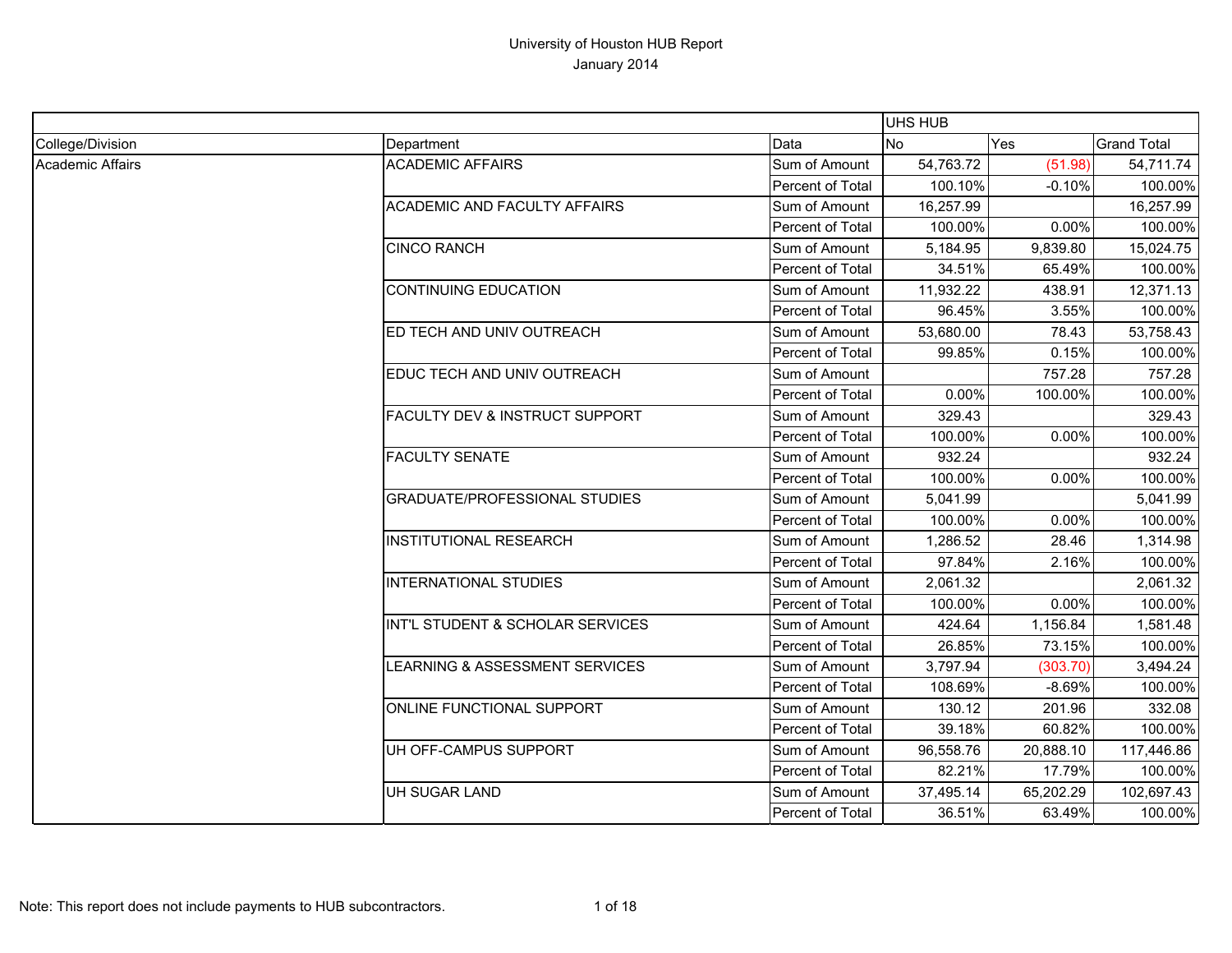|                                   |                                               |                  | UHS HUB      |            |                    |
|-----------------------------------|-----------------------------------------------|------------------|--------------|------------|--------------------|
| College/Division                  | Department                                    | Data             | <b>No</b>    | Yes        | <b>Grand Total</b> |
| Academic Affairs                  | UNDERGRADUATE SCHOLARS                        | Sum of Amount    | 790.30       |            | 790.30             |
|                                   |                                               | Percent of Total | 100.00%      | 0.00%      | 100.00%            |
|                                   | UNDERGRADUATE STUDIES                         | Sum of Amount    | 229.60       |            | 229.60             |
|                                   |                                               | Percent of Total | 100.00%      | 0.00%      | 100.00%            |
|                                   | <b>WRITING CENTER</b>                         | Sum of Amount    | 486.50       |            | 486.50             |
|                                   |                                               | Percent of Total | 100.00%      | 0.00%      | 100.00%            |
| Academic Affairs Sum of Amount    |                                               |                  | 291,383.38   | 98,236.39  | 389,619.77         |
| Academic Affairs Percent of Total |                                               |                  | 74.79%       | 25.21%     | 100.00%            |
| Administration and Finance        | <b>ADMINISTRATION &amp; FINANCE</b>           | Sum of Amount    | 937.91       | 750.05     | 1,687.96           |
|                                   |                                               | Percent of Total | 55.56%       | 44.44%     | 100.00%            |
|                                   | <b>AUXILIARY SERVICES OPERATIONS</b>          | Sum of Amount    | 8,523.47     |            | 8,523.47           |
|                                   |                                               | Percent of Total | 100.00%      | 0.00%      | 100.00%            |
|                                   | <b>BUDGET</b>                                 | Sum of Amount    | 256.26       |            | 256.26             |
|                                   |                                               | Percent of Total | 100.00%      | 0.00%      | 100.00%            |
|                                   | <b>BUSINESS SERVICES</b>                      | Sum of Amount    | 1,629.72     | 7.42       | 1,637.14           |
|                                   |                                               | Percent of Total | 99.55%       | 0.45%      | 100.00%            |
|                                   | CENTRAL FACILITY SERVICES                     | Sum of Amount    | 1,803.50     | 230.52     | 2,034.02           |
|                                   |                                               | Percent of Total | 88.67%       | 11.33%     | 100.00%            |
|                                   | <b>ENTERPRISE SYSTEMS</b>                     | Sum of Amount    | 601,688.94   | 49,554.91  | 651,243.85         |
|                                   |                                               | Percent of Total | 92.39%       | 7.61%      | 100.00%            |
|                                   | ENVIRONMENTAL HEALTH RISK MGMT                | Sum of Amount    | 16,978.38    |            | 16,978.38          |
|                                   |                                               | Percent of Total | 100.00%      | 0.00%      | 100.00%            |
|                                   | <b>FACILITIES MANAGEMENT</b>                  | Sum of Amount    | 43,018.88    | 127,391.32 | 170,410.20         |
|                                   |                                               | Percent of Total | 25.24%       | 74.76%     | 100.00%            |
|                                   | <b>FACILITIES OPERATION &amp; MAINT</b>       | Sum of Amount    | 18,263.20    | 11,086.12  | 29,349.32          |
|                                   |                                               | Percent of Total | 62.23%       | 37.77%     | 100.00%            |
|                                   | <b>FACILITIES PLANNING &amp; CONSTRUCTION</b> | Sum of Amount    | 9,055,807.24 | 52,150.19  | 9,107,957.43       |
|                                   |                                               | Percent of Total | 99.43%       | 0.57%      | 100.00%            |
|                                   | FINANCE-A&F                                   | Sum of Amount    | 6,614.49     | 1,027.72   | 7,642.21           |
|                                   |                                               | Percent of Total | 86.55%       | 13.45%     | 100.00%            |
|                                   | <b>HUMAN RESOURCES</b>                        | Sum of Amount    | 24,967.37    | 60.00      | 25,027.37          |
|                                   |                                               | Percent of Total | 99.76%       | 0.24%      | 100.00%            |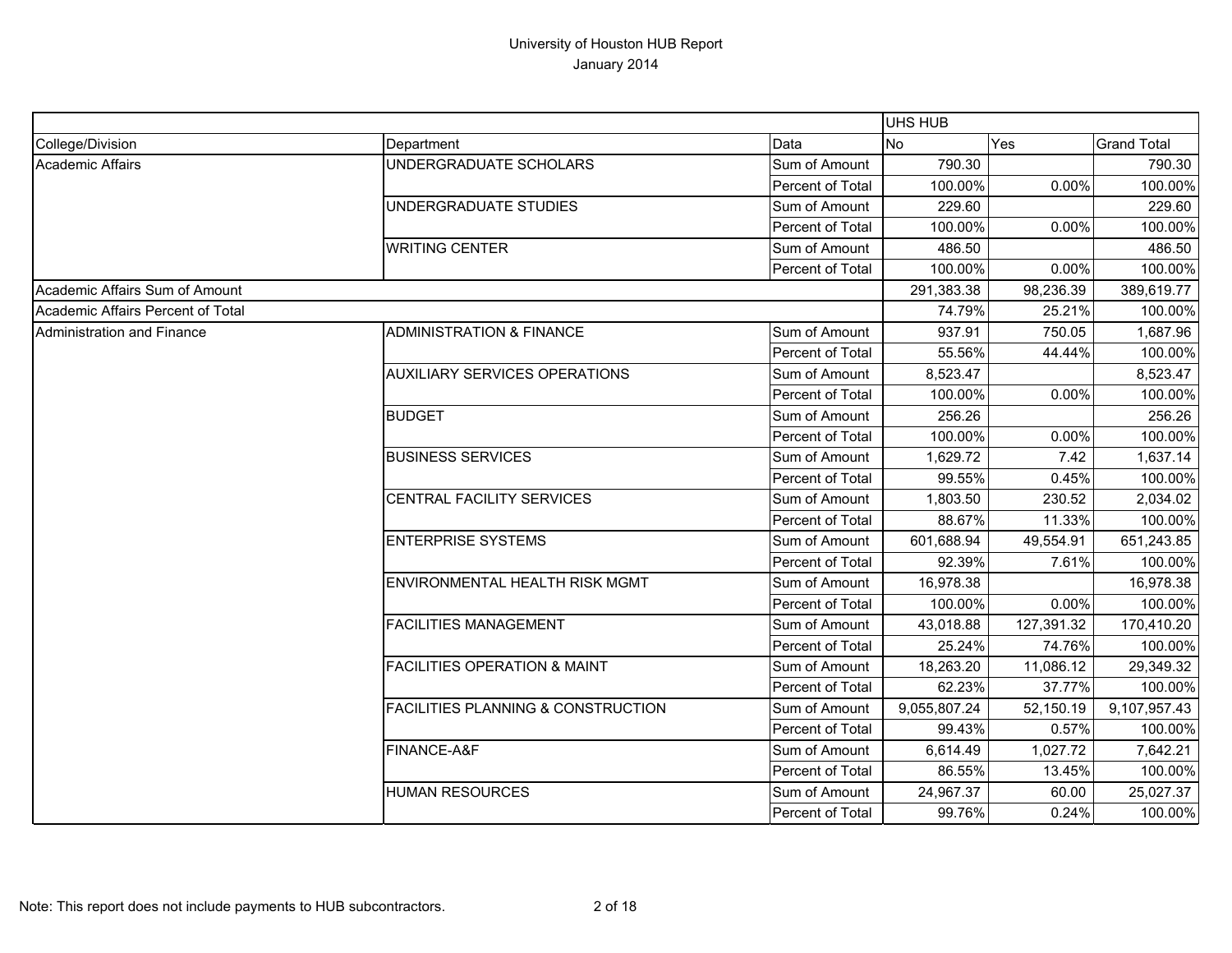|                            |                                      |                  | <b>UHS HUB</b> |              |                    |
|----------------------------|--------------------------------------|------------------|----------------|--------------|--------------------|
| College/Division           | Department                           | Data             | <b>No</b>      | Yes          | <b>Grand Total</b> |
| Administration and Finance | <b>INST - BUSINESS SERVICES</b>      | Sum of Amount    | 47,230.87      |              | 47,230.87          |
|                            |                                      | Percent of Total | 100.00%        | 0.00%        | 100.00%            |
|                            | <b>INST - INFORMATION TECHNOLOGY</b> | Sum of Amount    |                | 3,600.00     | 3,600.00           |
|                            |                                      | Percent of Total | 0.00%          | 100.00%      | 100.00%            |
|                            | <b>KUHA RADIO</b>                    | Sum of Amount    | 6,457.97       | 138.38       | 6,596.35           |
|                            |                                      | Percent of Total | 97.90%         | 2.10%        | 100.00%            |
|                            | <b>KUHF RADIO</b>                    | Sum of Amount    | 38,902.05      | 1,383.86     | 40,285.91          |
|                            |                                      | Percent of Total | 96.56%         | 3.44%        | 100.00%            |
|                            | MINOR AND PLANNED PROJECTS           | Sum of Amount    | 1,110,784.07   | 297, 143. 73 | 1,407,927.80       |
|                            |                                      | Percent of Total | 78.89%         | 21.11%       | 100.00%            |
|                            | NORTH ZONE CUSTODIAL                 | Sum of Amount    | 2,394.62       |              | 2,394.62           |
|                            |                                      | Percent of Total | 100.00%        | 0.00%        | 100.00%            |
|                            | ONE CARD PROGRAM                     | Sum of Amount    | 9,485.33       | 11,201.48    | 20,686.81          |
|                            |                                      | Percent of Total | 45.85%         | 54.15%       | 100.00%            |
|                            | PARKING & TRANSPORTATION OPERATIONS  | Sum of Amount    | 151,926.28     | 182.35       | 152,108.63         |
|                            |                                      | Percent of Total | 99.88%         | 0.12%        | 100.00%            |
|                            | PHY PLANT-AUTOMOTIVE                 | Sum of Amount    | 25,330.32      | 379.77       | 25,710.09          |
|                            |                                      | Percent of Total | 98.52%         | 1.48%        | 100.00%            |
|                            | PHY PLANT-GROUNDS MAINT              | Sum of Amount    | 8,717.36       | 325.00       | 9,042.36           |
|                            |                                      | Percent of Total | 96.41%         | 3.59%        | 100.00%            |
|                            | PHY PLANT-SOLID WASTE                | Sum of Amount    | 17,530.26      |              | 17,530.26          |
|                            |                                      | Percent of Total | 100.00%        | 0.00%        | 100.00%            |
|                            | PHYSICAL PLANT                       | Sum of Amount    | 154,349.58     | 132,357.11   | 286,706.69         |
|                            |                                      | Percent of Total | 53.84%         | 46.16%       | 100.00%            |
|                            | <b>POLICE</b>                        | Sum of Amount    | 75,175.82      | 8,153.77     | 83,329.59          |
|                            |                                      | Percent of Total | 90.22%         | 9.78%        | 100.00%            |
|                            | POSTAL SERVICES OPERATIONS           | Sum of Amount    | 5,266.50       | 100.00       | 5,366.50           |
|                            |                                      | Percent of Total | 98.14%         | 1.86%        | 100.00%            |
|                            | PRINTING OPERATIONS                  | Sum of Amount    | 2,633.81       | 944.29       | 3,578.10           |
|                            |                                      | Percent of Total | 73.61%         | 26.39%       | 100.00%            |
|                            | PUBLIC SAFETY SYSTEMS                | Sum of Amount    | 1,323.90       |              | 1,323.90           |
|                            |                                      | Percent of Total | 100.00%        | 0.00%        | 100.00%            |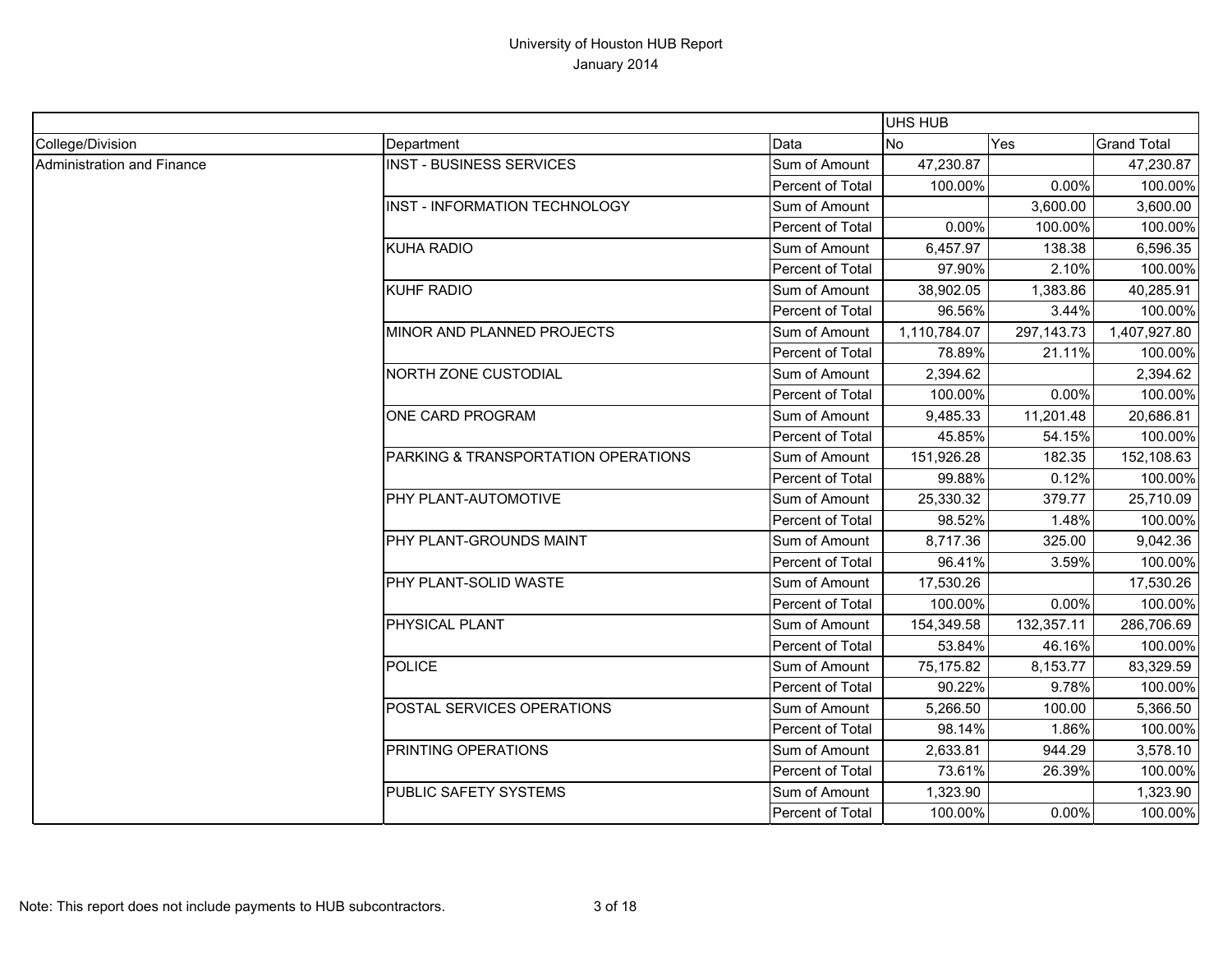|                                             |                                          |                  | <b>UHS HUB</b> |            |                    |
|---------------------------------------------|------------------------------------------|------------------|----------------|------------|--------------------|
| College/Division                            | Department                               | Data             | <b>No</b>      | Yes        | <b>Grand Total</b> |
| Administration and Finance                  | PURCHASED UTILITIES                      | Sum of Amount    | 780.00         |            | 780.00             |
|                                             |                                          | Percent of Total | 100.00%        | 0.00%      | 100.00%            |
|                                             | <b>RISK MANAGEMENT</b>                   | Sum of Amount    | 826.56         |            | 826.56             |
|                                             |                                          | Percent of Total | 100.00%        | 0.00%      | 100.00%            |
|                                             | SERVICE LEVEL AGREEMENT                  | Sum of Amount    | 20,551.46      | 168,502.60 | 189,054.06         |
|                                             |                                          | Percent of Total | 10.87%         | 89.13%     | 100.00%            |
|                                             | <b>SKILLED TRADES</b>                    | Sum of Amount    | 10,001.42      |            | 10,001.42          |
|                                             |                                          | Percent of Total | 100.00%        | 0.00%      | 100.00%            |
|                                             | STUDENT FINANCIAL SERVICES               | Sum of Amount    | 3,828.07       | 315.71     | 4,143.78           |
|                                             |                                          | Percent of Total | 92.38%         | 7.62%      | 100.00%            |
|                                             | <b>TECHNOLOGY SERVICES &amp; SUPPORT</b> | Sum of Amount    | 171,518.17     | 13,820.06  | 185,338.23         |
|                                             |                                          | Percent of Total | 92.54%         | 7.46%      | 100.00%            |
|                                             | TV PUBLIC BROADCASTING                   | Sum of Amount    | 60,320.02      | 4,525.46   | 64,845.48          |
|                                             |                                          | Percent of Total | 93.02%         | 6.98%      | 100.00%            |
|                                             | UH SPORTS AND ENTERTAINMENT SVC          | Sum of Amount    | 75,400.22      |            | 75,400.22          |
|                                             |                                          | Percent of Total | 100.00%        | 0.00%      | 100.00%            |
|                                             | <b>UIT SECURITY</b>                      | Sum of Amount    | 32,529.96      | 77,753.90  | 110,283.86         |
|                                             |                                          | Percent of Total | 29.50%         | 70.50%     | 100.00%            |
|                                             | UNIV INFORMATION TECH PROJECTS           | Sum of Amount    | 30,736.87      |            | 30,736.87          |
|                                             |                                          | Percent of Total | 100.00%        | 0.00%      | 100.00%            |
|                                             | UNIV PROPERTY SERVICES OPERATIONS        | Sum of Amount    | 335,925.00     |            | 335,925.00         |
|                                             |                                          | Percent of Total | 100.00%        | 0.00%      | 100.00%            |
|                                             | UNIVERSITY INFORMATION TECHNOLOGY        | Sum of Amount    | 4,403.99       |            | 4,403.99           |
|                                             |                                          | Percent of Total | 100.00%        | 0.00%      | 100.00%            |
| Administration and Finance Sum of Amount    |                                          |                  | 12,184,819.84  | 963,085.72 | 13,147,905.56      |
| Administration and Finance Percent of Total |                                          |                  | 92.67%         | 7.33%      | 100.00%            |
| Architecture                                | <b>ARCHITECTURE</b>                      | Sum of Amount    | 252.17         |            | 252.17             |
|                                             |                                          | Percent of Total | 100.00%        | 0.00%      | 100.00%            |
|                                             | <b>DEAN, ARCHITECTURE</b>                | Sum of Amount    | 14,733.67      | 8,040.45   | 22,774.12          |
|                                             |                                          | Percent of Total | 64.69%         | 35.31%     | 100.00%            |
| Architecture Sum of Amount                  |                                          |                  | 14,985.84      | 8,040.45   | 23,026.29          |
| Architecture Percent of Total               |                                          | 65.08%           | 34.92%         | 100.00%    |                    |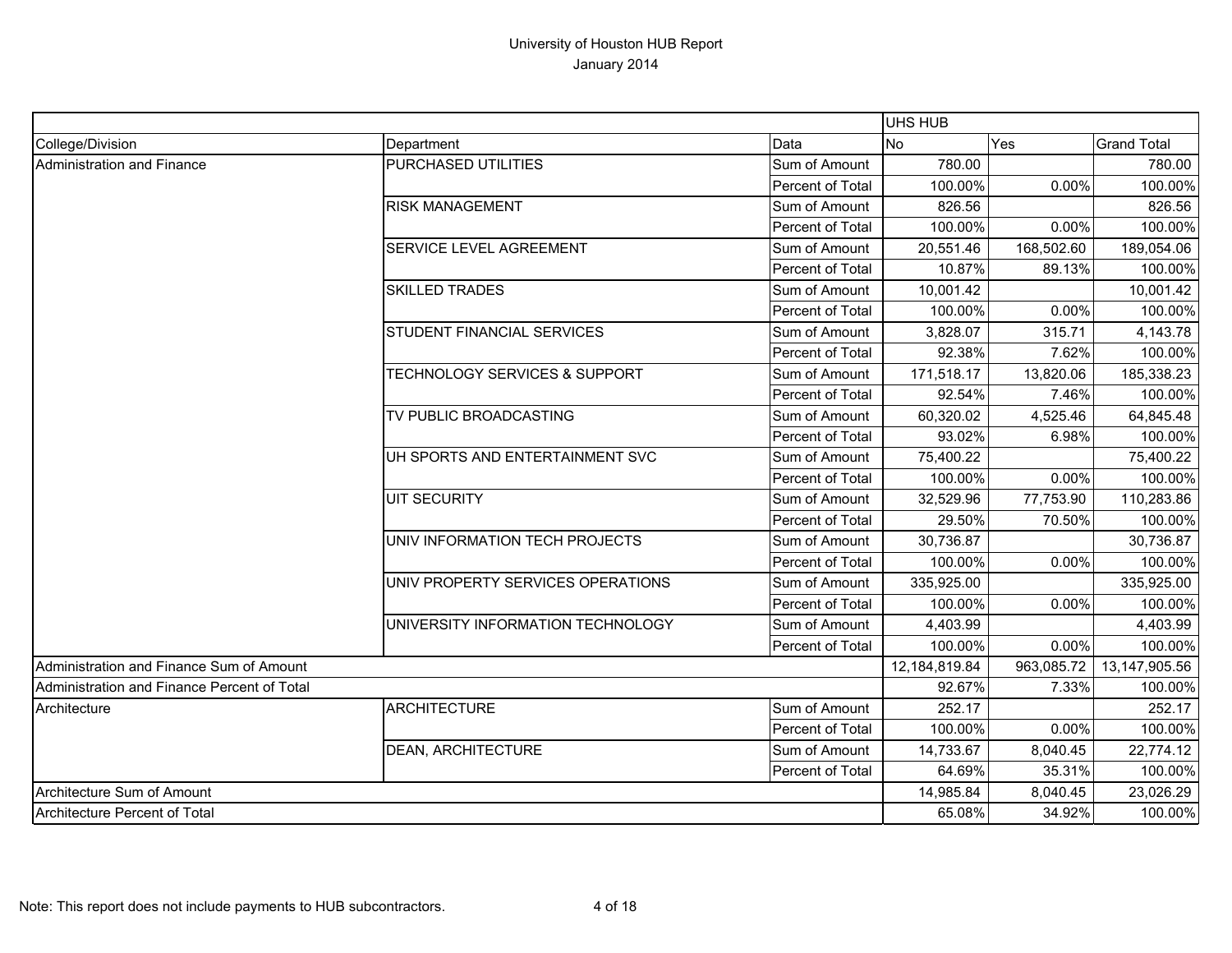|                                |                                       |                  | UHS HUB   |           |                    |
|--------------------------------|---------------------------------------|------------------|-----------|-----------|--------------------|
| College/Division               | Department                            | Data             | <b>No</b> | Yes       | <b>Grand Total</b> |
| <b>Business Administration</b> | ACCOUNTANCY AND TAXATION              | Sum of Amount    | 1,272.25  | 3,395.51  | 4,667.76           |
|                                |                                       | Percent of Total | 27.26%    | 72.74%    | 100.00%            |
|                                | ACCOUNTING CERTIFICATE PROGRAM        | Sum of Amount    | 200.22    | 1,493.81  | 1,694.03           |
|                                |                                       | Percent of Total | 11.82%    | 88.18%    | 100.00%            |
|                                | <b>BAUER CAREER SERVICES CTR</b>      | Sum of Amount    | 5,861.35  |           | 5,861.35           |
|                                |                                       | Percent of Total | 100.00%   | 0.00%     | 100.00%            |
|                                | <b>BAUER COMMUNICATIONS</b>           | Sum of Amount    | 11,030.26 |           | 11,030.26          |
|                                |                                       | Percent of Total | 100.00%   | 0.00%     | 100.00%            |
|                                | <b>BAUER DIVISION OF TECHNOLOGY</b>   | Sum of Amount    | 12,138.06 | 1,755.20  | 13,893.26          |
|                                |                                       | Percent of Total | 87.37%    | 12.63%    | 100.00%            |
|                                | <b>BAUER EXTERNAL RELATIONS DEPT</b>  | Sum of Amount    |           | 419.37    | 419.37             |
|                                |                                       | Percent of Total | 0.00%     | 100.00%   | 100.00%            |
|                                | <b>BAUER MARKETING INITIATIVES</b>    | Sum of Amount    | 3,611.62  |           | 3,611.62           |
|                                |                                       | Percent of Total | 100.00%   | 0.00%     | 100.00%            |
|                                | DEAN'S OFFICE, BAUER COLLEGE          | Sum of Amount    | 77,242.56 | 63,815.03 | 141,057.59         |
|                                |                                       | Percent of Total | 54.76%    | 45.24%    | 100.00%            |
|                                | <b>DECISION AND INFORMATION SCIEN</b> | Sum of Amount    | 1,040.46  | 512.60    | 1,553.06           |
|                                |                                       | Percent of Total | 66.99%    | 33.01%    | 100.00%            |
|                                | <b>EXECUTIVE DEGREE PROGRAMS</b>      | Sum of Amount    | 20,571.88 | 6,825.00  | 27,396.88          |
|                                |                                       | Percent of Total | 75.09%    | 24.91%    | 100.00%            |
|                                | <b>FINANCE-BAUER COLLEGE</b>          | Sum of Amount    | 382.61    | 842.71    | 1,225.32           |
|                                |                                       | Percent of Total | 31.23%    | 68.77%    | 100.00%            |
|                                | MANAGEMENT-BAUER COLLEGE              | Sum of Amount    | 130.00    |           | 130.00             |
|                                |                                       | Percent of Total | 100.00%   | 0.00%     | 100.00%            |
|                                | MARKETING-BAUER COLLEGE               | Sum of Amount    | 428.17    | 355.22    | 783.39             |
|                                |                                       | Percent of Total | 54.66%    | 45.34%    | 100.00%            |
|                                | <b>MBA STUDENT SERVICES CENTER</b>    | Sum of Amount    | 10,305.99 | 5,291.85  | 15,597.84          |
|                                |                                       | Percent of Total | 66.07%    | 33.93%    | 100.00%            |
|                                | SALES EXCELLENCE INSTITUTE            | Sum of Amount    | 2,277.43  | 9,074.28  | 11,351.71          |
|                                |                                       | Percent of Total | 20.06%    | 79.94%    | 100.00%            |
|                                | SMALL BUSINESS DEV CENTER             | Sum of Amount    | 34,770.53 | 1,530.15  | 36,300.68          |
|                                |                                       | Percent of Total | 95.78%    | 4.22%     | 100.00%            |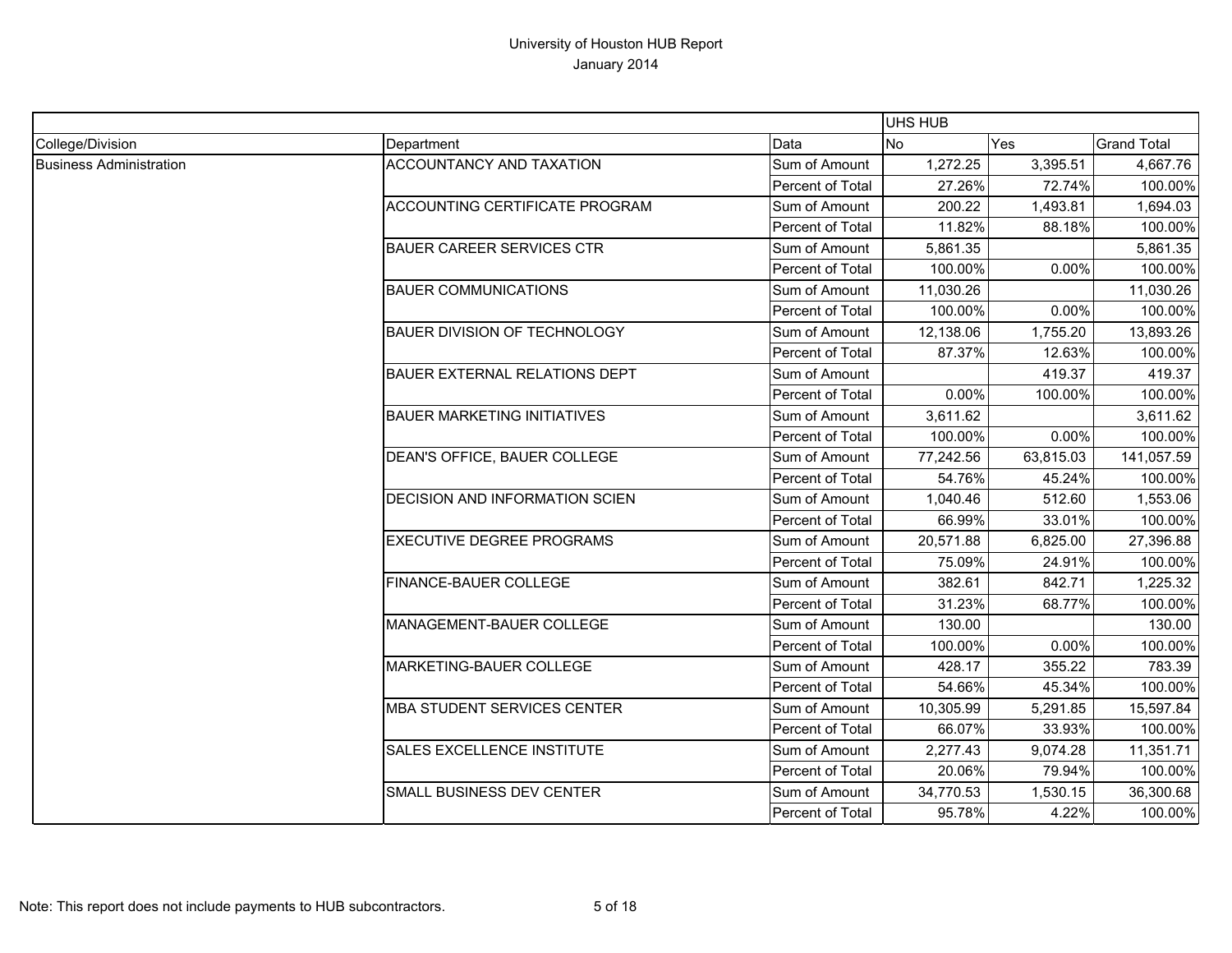|                                                 |                                   |                  | <b>UHS HUB</b> |           |                    |
|-------------------------------------------------|-----------------------------------|------------------|----------------|-----------|--------------------|
| College/Division                                | Department                        | Data             | <b>No</b>      | Yes       | <b>Grand Total</b> |
| <b>Business Administration</b>                  | UNDERGRAD BUSINESS PROG           | Sum of Amount    | 7,491.95       | 3,935.86  | 11,427.81          |
|                                                 |                                   | Percent of Total | 65.56%         | 34.44%    | 100.00%            |
|                                                 | WOLFF CTR FOR ENTREPRENEURSHIP    | Sum of Amount    | 283.55         | 539.42    | 822.97             |
|                                                 |                                   | Percent of Total | 34.45%         | 65.55%    | 100.00%            |
| <b>Business Administration Sum of Amount</b>    |                                   |                  | 189,038.89     | 99,786.01 | 288,824.90         |
| <b>Business Administration Percent of Total</b> |                                   |                  | 65.45%         | 34.55%    | 100.00%            |
| Chancellor/President                            | <b>BASEBALL</b>                   | Sum of Amount    | 6,189.58       | 382.86    | 6,572.44           |
|                                                 |                                   | Percent of Total | 94.17%         | 5.83%     | 100.00%            |
|                                                 | COMMUNITY RELATIONS & INST ACCESS | Sum of Amount    | 272.12         |           | 272.12             |
|                                                 |                                   | Percent of Total | 100.00%        | 0.00%     | 100.00%            |
|                                                 | <b>FOOTBALL</b>                   | Sum of Amount    | 79,855.15      | 3,197.47  | 83,052.62          |
|                                                 |                                   | Percent of Total | 96.15%         | 3.85%     | 100.00%            |
|                                                 | <b>INACTIVE MEN'S BASKETBALL</b>  | Sum of Amount    | 93.68          |           | 93.68              |
|                                                 |                                   | Percent of Total | 100.00%        | 0.00%     | 100.00%            |
|                                                 | <b>INTERCOLLEGIATE ATHLETICS</b>  | Sum of Amount    | 219,193.65     | 7,207.62  | 226,401.27         |
|                                                 |                                   | Percent of Total | 96.82%         | 3.18%     | 100.00%            |
|                                                 | <b>MEN'S BASKETBALL</b>           | Sum of Amount    | 5,743.97       | 20,069.00 | 25,812.97          |
|                                                 |                                   | Percent of Total | 22.25%         | 77.75%    | 100.00%            |
|                                                 | <b>MEN'S TRACK AND FIELD</b>      | Sum of Amount    | 30,404.02      | 124.33    | 30,528.35          |
|                                                 |                                   | Percent of Total | 99.59%         | 0.41%     | 100.00%            |
|                                                 | OFFICE EQUAL OPPORTUNITY SRVS     | Sum of Amount    | 2,680.00       | 206.99    | 2,886.99           |
|                                                 |                                   | Percent of Total | 92.83%         | 7.17%     | 100.00%            |
|                                                 | OFFICE OF SPECIAL EVENTS          | Sum of Amount    | 32,724.50      | 11,261.16 | 43,985.66          |
|                                                 |                                   | Percent of Total | 74.40%         | 25.60%    | 100.00%            |
|                                                 | <b>PRESIDENT</b>                  | Sum of Amount    | 952.65         | 12,729.89 | 13,682.54          |
|                                                 |                                   | Percent of Total | 6.96%          | 93.04%    | 100.00%            |
|                                                 | <b>WOMEN'S BASKETBALL</b>         | Sum of Amount    | 11,415.11      | 5,419.99  | 16,835.10          |
|                                                 |                                   | Percent of Total | 67.81%         | 32.19%    | 100.00%            |
|                                                 | <b>WOMEN'S SOCCER</b>             | Sum of Amount    | 1,080.00       | 11.25     | 1,091.25           |
|                                                 |                                   | Percent of Total | 98.97%         | 1.03%     | 100.00%            |
|                                                 | <b>WOMEN'S SOFTBALL</b>           | Sum of Amount    | 919.50         |           | 919.50             |
|                                                 |                                   | Percent of Total | 100.00%        | 0.00%     | 100.00%            |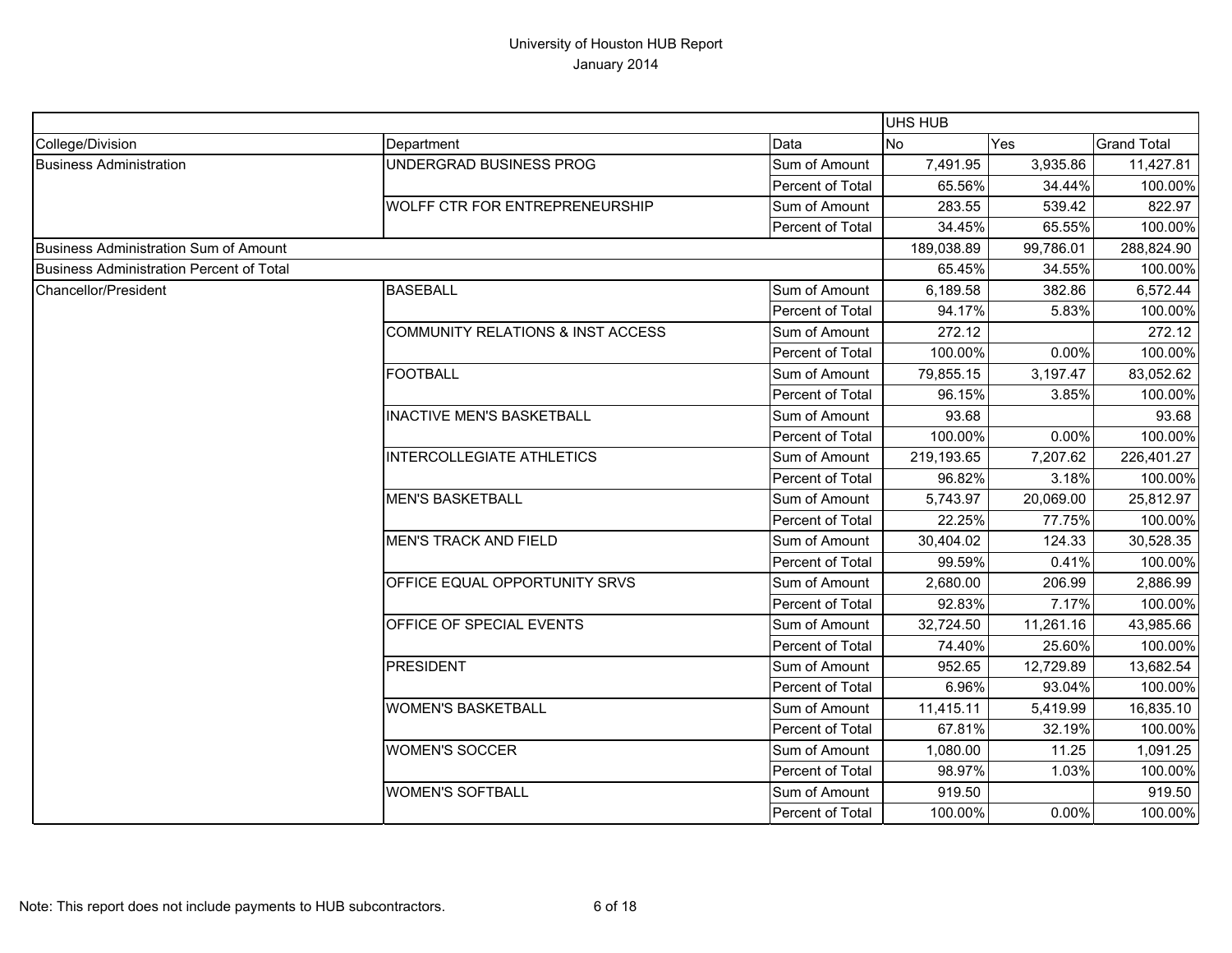|                                       |                                      |                  | <b>UHS HUB</b> |           |                    |
|---------------------------------------|--------------------------------------|------------------|----------------|-----------|--------------------|
| College/Division                      | Department                           | Data             | <b>No</b>      | Yes       | <b>Grand Total</b> |
| Chancellor/President                  | <b>WOMEN'S SWIMMING &amp; DIVING</b> | Sum of Amount    | 10,399.30      | 277.19    | 10,676.49          |
|                                       |                                      | Percent of Total | 97.40%         | 2.60%     | 100.00%            |
|                                       | <b>WOMEN'S TENNIS</b>                | Sum of Amount    | 64.02          | 4.20      | 68.22              |
|                                       |                                      | Percent of Total | 93.84%         | 6.16%     | 100.00%            |
|                                       | <b>WOMEN'S VOLLEYBALL</b>            | Sum of Amount    | 2,496.12       |           | 2,496.12           |
|                                       |                                      | Percent of Total | 100.00%        | 0.00%     | 100.00%            |
| Chancellor/President Sum of Amount    |                                      |                  | 404,483.37     | 60,891.95 | 465,375.32         |
| Chancellor/President Percent of Total |                                      |                  | 86.92%         | 13.08%    | 100.00%            |
| Education                             | <b>ASIAN AMERICAN STUDIES</b>        | Sum of Amount    | 276.56         |           | 276.56             |
|                                       |                                      | Percent of Total | 100.00%        | 0.00%     | 100.00%            |
|                                       | CENTER FOR INFO TECH IN EDUCATION    | Sum of Amount    | 7,363.04       | 1,588.97  | 8,952.01           |
|                                       |                                      | Percent of Total | 82.25%         | 17.75%    | 100.00%            |
|                                       | <b>CHARTER SCHOOL</b>                | Sum of Amount    | 7,167.24       |           | 7,167.24           |
|                                       |                                      | Percent of Total | 100.00%        | 0.00%     | 100.00%            |
|                                       | CONSISTENCY MGMT & COOP DISCIP       | Sum of Amount    | 780.13         | 1,431.71  | 2,211.84           |
|                                       |                                      | Percent of Total | 35.27%         | 64.73%    | 100.00%            |
|                                       | <b>CURRICULUM AND INSTRUCTION</b>    | Sum of Amount    | 9,881.02       | 3,495.93  | 13,376.95          |
|                                       |                                      | Percent of Total | 73.87%         | 26.13%    | 100.00%            |
|                                       | <b>DEAN, EDUCATION</b>               | Sum of Amount    | 29,759.79      | 1,566.31  | 31,326.10          |
|                                       |                                      | Percent of Total | 95.00%         | 5.00%     | 100.00%            |
|                                       | EDUCATIONAL PSYCHOLOGY               | Sum of Amount    | 5,847.83       | 495.83    | 6,343.66           |
|                                       |                                      | Percent of Total | 92.18%         | 7.82%     | 100.00%            |
|                                       | <b>INSTITUTE FOR URBAN EDUCATION</b> | Sum of Amount    | 300.00         |           | 300.00             |
|                                       |                                      | Percent of Total | 100.00%        | 0.00%     | 100.00%            |
| <b>Education Sum of Amount</b>        |                                      |                  | 61,375.61      | 8,578.75  | 69,954.36          |
| <b>Education Percent of Total</b>     |                                      |                  | 87.74%         | 12.26%    | 100.00%            |
| Engineering                           | <b>BIOMEDICAL ENGINEERING</b>        | Sum of Amount    | 75,050.19      |           | 75,050.19          |
|                                       |                                      | Percent of Total | 100.00%        | 0.00%     | 100.00%            |
|                                       | <b>CHEMICAL ENGINEERING</b>          | Sum of Amount    | 198,902.19     | 7,968.91  | 206,871.10         |
|                                       |                                      | Percent of Total | 96.15%         | 3.85%     | 100.00%            |
|                                       | <b>CIVIL ENGINEERING</b>             | Sum of Amount    | 145,084.53     | 1,730.49  | 146,815.02         |
|                                       |                                      | Percent of Total | 98.82%         | 1.18%     | 100.00%            |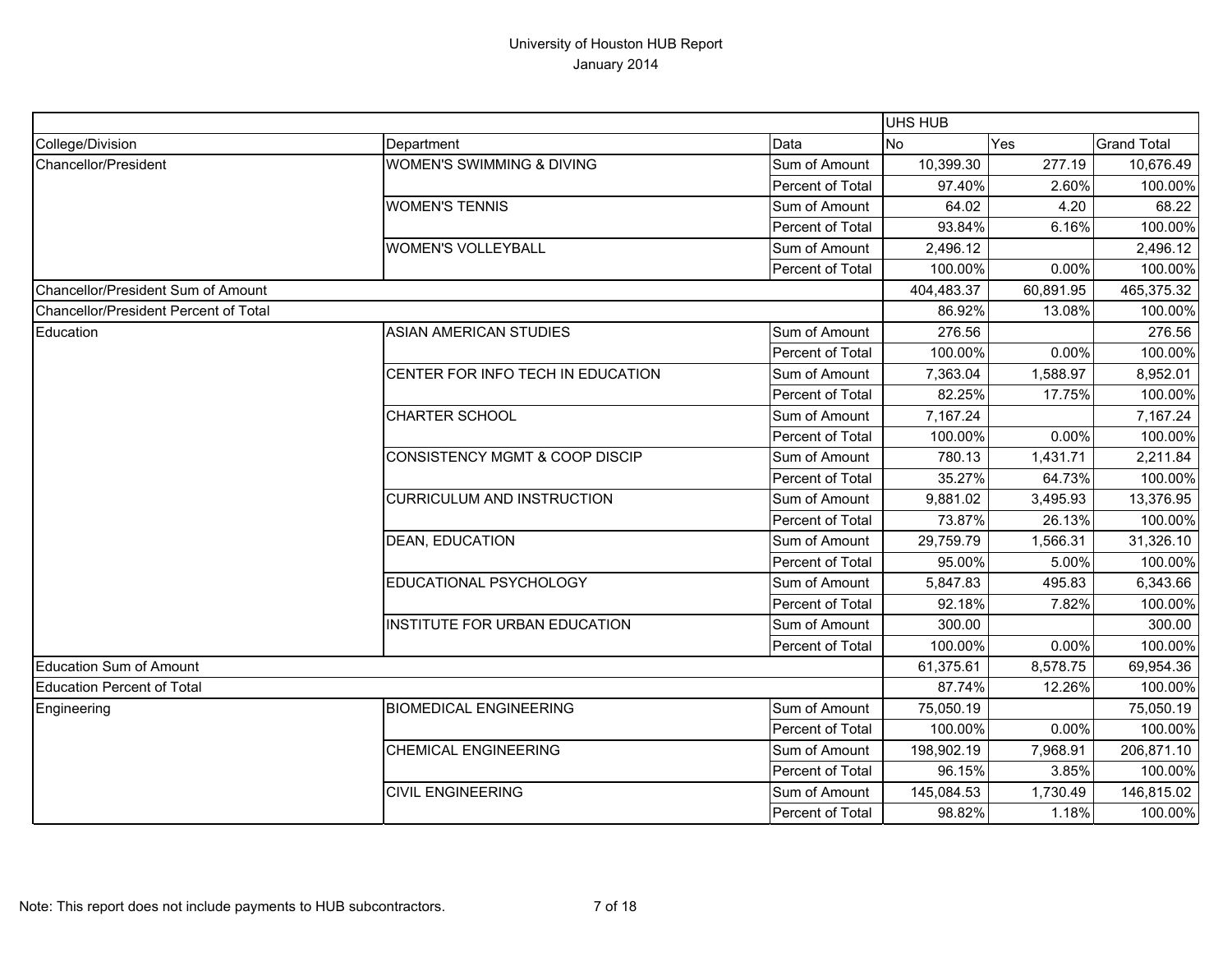|                                 |                                         |                  | <b>UHS HUB</b> |             |                    |
|---------------------------------|-----------------------------------------|------------------|----------------|-------------|--------------------|
| College/Division                | Department                              | Data             | No             | Yes         | <b>Grand Total</b> |
| Engineering                     | COMPOSITE ENGR APPLICATIONS CT          | Sum of Amount    | 335.79         |             | 335.79             |
|                                 |                                         | Percent of Total | 100.00%        | 0.00%       | 100.00%            |
|                                 | CTR FOR INNOVATIVE GROUTING             | Sum of Amount    | 8,913.05       |             | 8,913.05           |
|                                 |                                         | Percent of Total | 100.00%        | 0.00%       | 100.00%            |
|                                 | <b>DEAN, ENGINEERING</b>                | Sum of Amount    | 22,815.41      | 18,385.27   | 41,200.68          |
|                                 |                                         | Percent of Total | 55.38%         | 44.62%      | 100.00%            |
|                                 | <b>ELECTRICAL ENGINEERING</b>           | Sum of Amount    | 92,113.92      | 23, 172. 12 | 115,286.04         |
|                                 |                                         | Percent of Total | 79.90%         | 20.10%      | 100.00%            |
|                                 | <b>ENGINEERING SERVICES</b>             | Sum of Amount    | 4,335.75       |             | 4,335.75           |
|                                 |                                         | Percent of Total | 100.00%        | 0.00%       | 100.00%            |
|                                 | <b>INDUSTRIAL ENGINEERING</b>           | Sum of Amount    | 1,511.73       |             | 1,511.73           |
|                                 |                                         | Percent of Total | 100.00%        | 0.00%       | 100.00%            |
|                                 | <b>INTEGRATED BIO &amp; NANO SYSTEM</b> | Sum of Amount    | 240.00         |             | 240.00             |
|                                 |                                         | Percent of Total | 100.00%        | 0.00%       | 100.00%            |
|                                 | MECHANICAL ENGINEERING                  | Sum of Amount    | 46,693.56      | 3,443.30    | 50,136.86          |
|                                 |                                         | Percent of Total | 93.13%         | 6.87%       | 100.00%            |
|                                 | NATL CTR FOR AIRBORNE LASER MAPPING     | Sum of Amount    | 49,377.42      | 108.00      | 49,485.42          |
|                                 |                                         | Percent of Total | 99.78%         | 0.22%       | 100.00%            |
|                                 | <b>WIND ENERGY CENTER</b>               | Sum of Amount    | 1,717.73       |             | 1,717.73           |
|                                 |                                         | Percent of Total | 100.00%        | 0.00%       | 100.00%            |
| Engineering Sum of Amount       |                                         |                  | 647,091.27     | 54,808.09   | 701,899.36         |
| Engineering Percent of Total    |                                         |                  | 92.19%         | 7.81%       | 100.00%            |
| Graduate College of Social Work | ADMISSIONS-GCSW                         | Sum of Amount    | 150.00         | 67.04       | 217.04             |
|                                 |                                         | Percent of Total | 69.11%         | 30.89%      | 100.00%            |
|                                 | <b>ALUMNI &amp; CAREER SERVICES</b>     | Sum of Amount    | 200.15         | 166.32      | 366.47             |
|                                 |                                         | Percent of Total | 54.62%         | 45.38%      | 100.00%            |
|                                 | <b>AMERICAN HUMANICS</b>                | Sum of Amount    |                | 152.82      | 152.82             |
|                                 |                                         | Percent of Total | 0.00%          | 100.00%     | 100.00%            |
|                                 | CHILD & FAMILY CENTER                   | Sum of Amount    | 256.95         | 361.74      | 618.69             |
|                                 |                                         | Percent of Total | 41.53%         | 58.47%      | 100.00%            |
|                                 | CTR FOR HEALTH EQUITY & EVAL            | Sum of Amount    | 25.48          |             | 25.48              |
|                                 |                                         | Percent of Total | 100.00%        | 0.00%       | 100.00%            |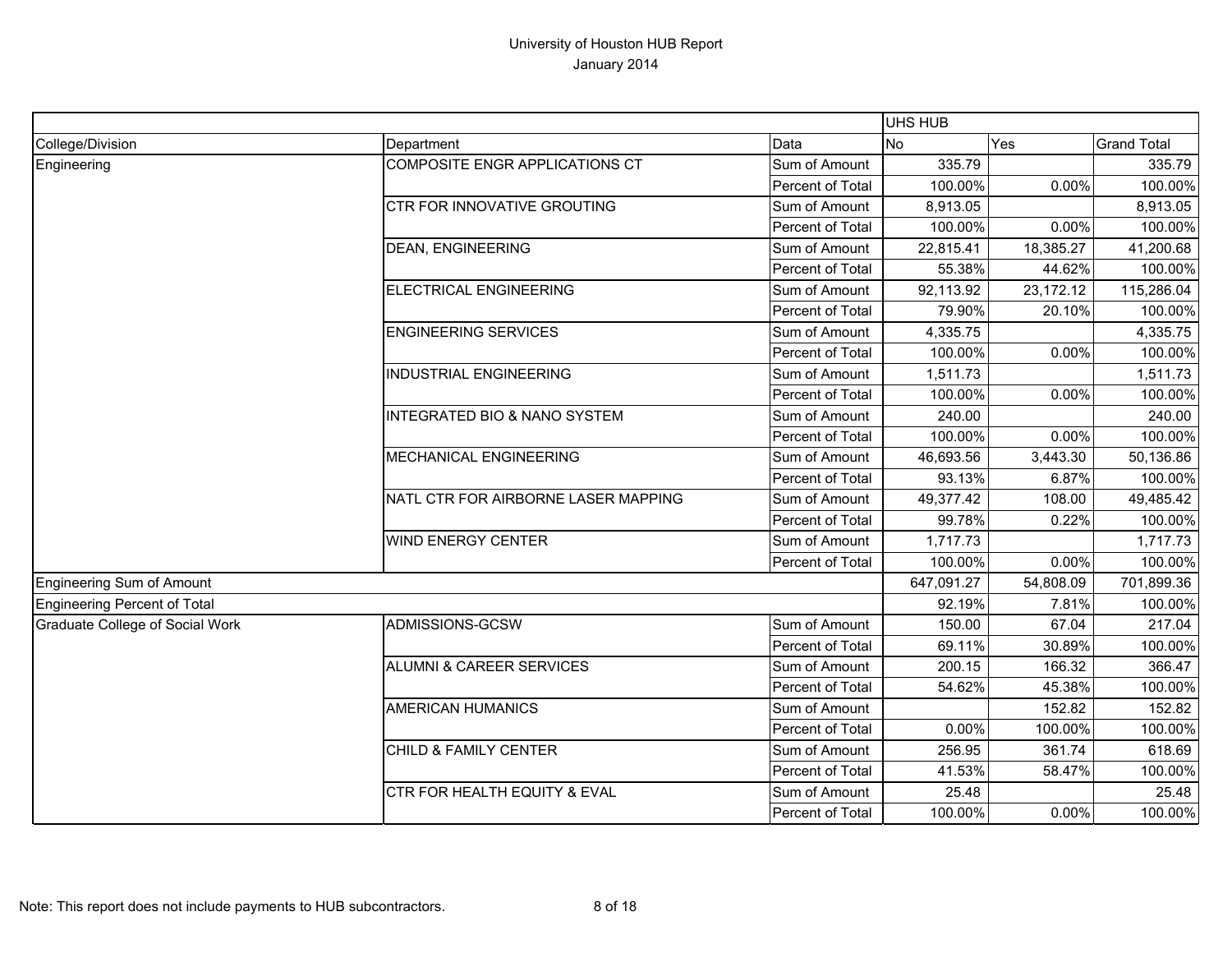|                                                  |                                        |                  | <b>UHS HUB</b> |          |                    |
|--------------------------------------------------|----------------------------------------|------------------|----------------|----------|--------------------|
| College/Division                                 | Department                             | Data             | <b>No</b>      | Yes      | <b>Grand Total</b> |
| Graduate College of Social Work                  | <b>DEAN, SOCIAL WORK</b>               | Sum of Amount    | 8,147.42       | 1,157.49 | 9,304.91           |
|                                                  |                                        | Percent of Total | 87.56%         | 12.44%   | 100.00%            |
|                                                  | DEVELOPMENT-GCSW                       | Sum of Amount    |                | 36.14    | 36.14              |
|                                                  |                                        | Percent of Total | 0.00%          | 100.00%  | 100.00%            |
|                                                  | <b>GCSW INFORMATION TECHNOLOGY</b>     | Sum of Amount    | 964.57         | 184.50   | 1,149.07           |
|                                                  |                                        | Percent of Total | 83.94%         | 16.06%   | 100.00%            |
|                                                  | <b>GULEN INSTITUTE</b>                 | Sum of Amount    | 219.72         |          | 219.72             |
|                                                  |                                        | Percent of Total | 100.00%        | 0.00%    | 100.00%            |
|                                                  | OFFICE OF COMMUNITY PROJECTS           | Sum of Amount    |                | 205.40   | 205.40             |
|                                                  |                                        | Percent of Total | 0.00%          | 100.00%  | 100.00%            |
|                                                  | PHD PROGRAM                            | Sum of Amount    |                | 45.60    | 45.60              |
|                                                  |                                        | Percent of Total | 0.00%          | 100.00%  | 100.00%            |
| Graduate College of Social Work Sum of Amount    |                                        |                  | 9,964.29       | 2,377.05 | 12,341.34          |
| Graduate College of Social Work Percent of Total |                                        |                  | 80.74%         | 19.26%   | 100.00%            |
| <b>Honors College</b>                            | <b>DEAN, HONORS COLLEGE</b>            | Sum of Amount    | 5,403.08       | 2,651.29 | 8,054.37           |
|                                                  |                                        | Percent of Total | 67.08%         | 32.92%   | 100.00%            |
|                                                  | <b>FORENSICS PROGRAM</b>               | Sum of Amount    | 739.23         | 175.84   | 915.07             |
|                                                  |                                        | Percent of Total | 80.78%         | 19.22%   | 100.00%            |
| Honors College Sum of Amount                     |                                        |                  | 6,142.31       | 2,827.13 | 8,969.44           |
| Honors College Percent of Total                  |                                        |                  | 68.48%         | 31.52%   | 100.00%            |
| Hotel and Restaurant Management                  | DEAN, HOTEL & RESTAURANT MANAG         | Sum of Amount    | 2,664.90       | 175.00   | 2,839.90           |
|                                                  |                                        | Percent of Total | 93.84%         | 6.16%    | 100.00%            |
|                                                  | <b>HOTEL AND RESTAURANT MANAGEMENT</b> | Sum of Amount    | 58,721.26      | 6,019.55 | 64,740.81          |
|                                                  |                                        | Percent of Total | 90.70%         | 9.30%    | 100.00%            |
| Hotel and Restaurant Management Sum of Amount    |                                        |                  | 61,386.16      | 6,194.55 | 67,580.71          |
| Hotel and Restaurant Management Percent of Total |                                        |                  | 90.83%         | 9.17%    | 100.00%            |
| <b>Law Center</b>                                | <b>ASSOCIATE DEAN, LAW</b>             | Sum of Amount    | 79.99          |          | 79.99              |
|                                                  |                                        | Percent of Total | 100.00%        | 0.00%    | 100.00%            |
|                                                  | <b>BLAKELEY INSTITUTE</b>              | Sum of Amount    | 3,155.26       | 271.83   | 3,427.09           |
|                                                  |                                        | Percent of Total | 92.07%         | 7.93%    | 100.00%            |
|                                                  | <b>BUSINESS SERVICES, LAW</b>          | Sum of Amount    | 7,344.00       | 6,935.61 | 14,279.61          |
|                                                  |                                        | Percent of Total | 51.43%         | 48.57%   | 100.00%            |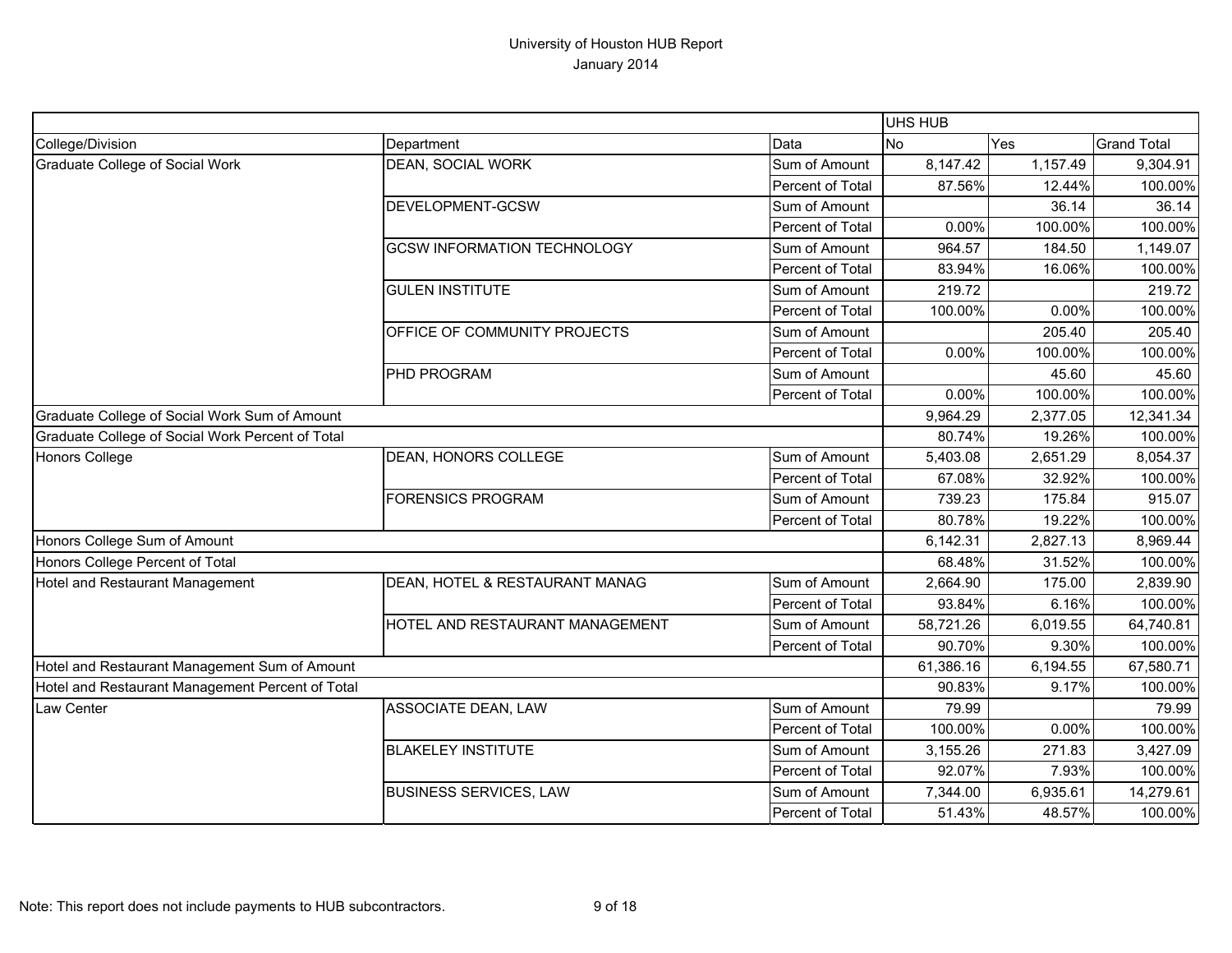|                             |                                        |                  | <b>UHS HUB</b> |           |                    |
|-----------------------------|----------------------------------------|------------------|----------------|-----------|--------------------|
| College/Division            | Department                             | Data             | <b>No</b>      | Yes       | <b>Grand Total</b> |
| Law Center                  | <b>CAREER SERVICES, LAW</b>            | Sum of Amount    | 599.60         | 208.46    | 808.06             |
|                             |                                        | Percent of Total | 74.20%         | 25.80%    | 100.00%            |
|                             | DEAN, LAW                              | Sum of Amount    | 2,144.13       | 6.94      | 2,151.07           |
|                             |                                        | Percent of Total | 99.68%         | 0.32%     | 100.00%            |
|                             | <b>EXTERNAL AFFAIRS, LAW</b>           | Sum of Amount    |                | 209.78    | 209.78             |
|                             |                                        | Percent of Total | 0.00%          | 100.00%   | 100.00%            |
|                             | FACILITIES, LAW                        | Sum of Amount    | 618.25         | 170.67    | 788.92             |
|                             |                                        | Percent of Total | 78.37%         | 21.63%    | 100.00%            |
|                             | <b>FACULTY SUPPORT LAW</b>             | Sum of Amount    | 690.36         | 4,582.00  | 5,272.36           |
|                             |                                        | Percent of Total | 13.09%         | 86.91%    | 100.00%            |
|                             | HEALTH LAW & POLICY INSTITUTE          | Sum of Amount    | 272.64         | 1,186.40  | 1,459.04           |
|                             |                                        | Percent of Total | 18.69%         | 81.31%    | 100.00%            |
|                             | INST OF HIGHER EDU & GOVERNANCE LAW    | Sum of Amount    | 332.14         |           | 332.14             |
|                             |                                        | Percent of Total | 100.00%        | 0.00%     | 100.00%            |
|                             | LAW INFORMATION TECHNOLOGY             | Sum of Amount    | 10,277.37      | 345.97    | 10,623.34          |
|                             |                                        | Percent of Total | 96.74%         | 3.26%     | 100.00%            |
|                             | <b>LAW LIBRARY</b>                     | Sum of Amount    | 1,653.97       | 379.14    | 2,033.11           |
|                             |                                        | Percent of Total | 81.35%         | 18.65%    | 100.00%            |
|                             | LEGAL AID CLINIC, LAW                  | Sum of Amount    | 599.44         | 423.19    | 1,022.63           |
|                             |                                        | Percent of Total | 58.62%         | 41.38%    | 100.00%            |
|                             | LEGAL RESEARCH & WRITING, LAW          | Sum of Amount    |                | 55.80     | 55.80              |
|                             |                                        | Percent of Total | 0.00%          | 100.00%   | 100.00%            |
|                             | NORTH AMERICAN CONSORTIUM OF LEGAL EDU | Sum of Amount    | 126.03         |           | 126.03             |
|                             |                                        | Percent of Total | 100.00%        | 0.00%     | 100.00%            |
|                             | PUBLIC RELS & MARKETING, LAW           | Sum of Amount    | 4,627.50       | 1,280.00  | 5,907.50           |
|                             |                                        | Percent of Total | 78.33%         | 21.67%    | 100.00%            |
|                             | STUDENT ORGANIZATION, LAW              | Sum of Amount    | 71.97          |           | 71.97              |
|                             |                                        | Percent of Total | 100.00%        | 0.00%     | 100.00%            |
|                             | STUDENT SERVICES, LAW                  | Sum of Amount    | 8,763.74       | 828.28    | 9,592.02           |
|                             |                                        | Percent of Total | 91.36%         | 8.64%     | 100.00%            |
| Law Center Sum of Amount    |                                        |                  | 41,356.39      | 16,884.07 | 58,240.46          |
| Law Center Percent of Total |                                        |                  | 71.01%         | 28.99%    | 100.00%            |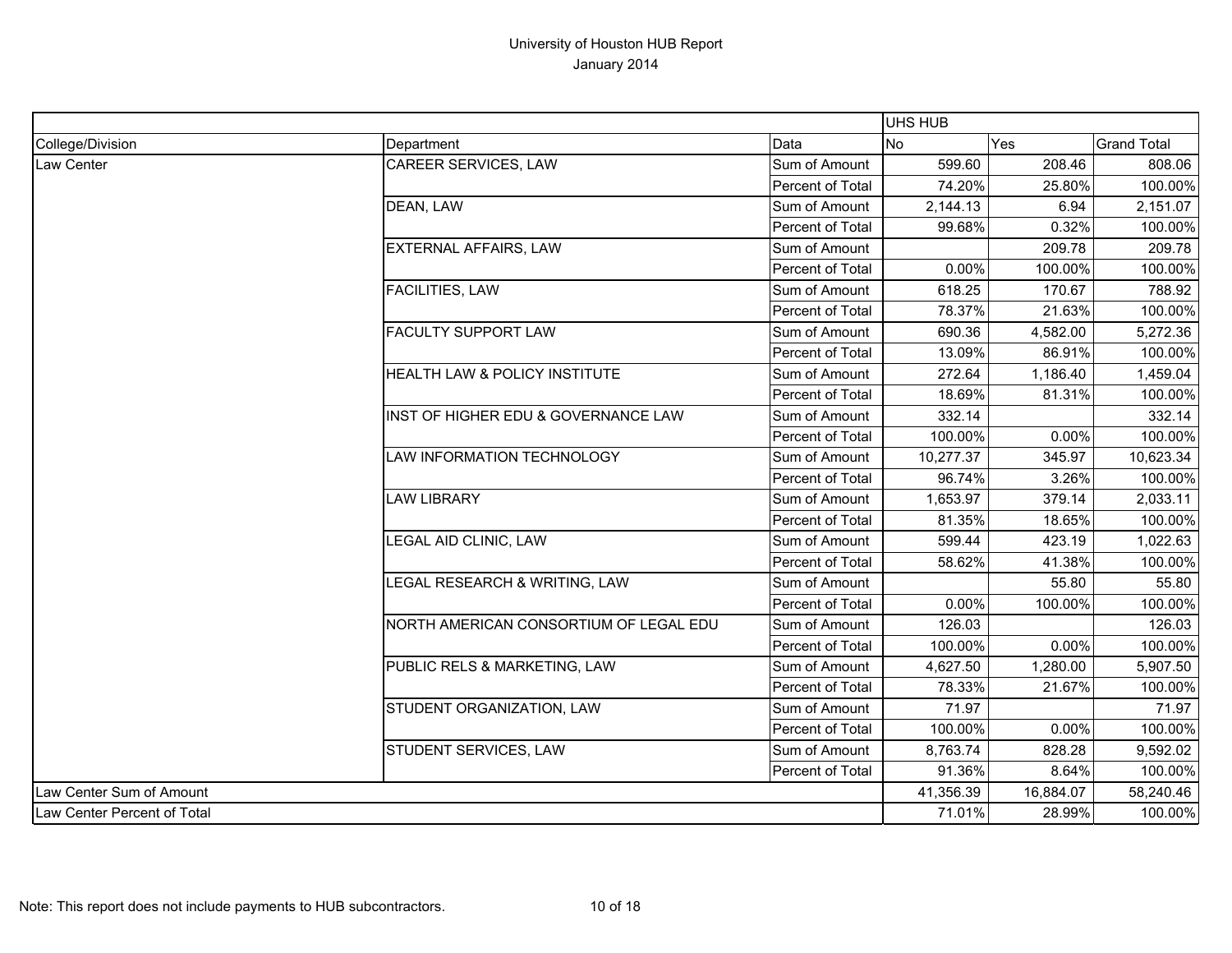|                                         |                                     |                  | <b>UHS HUB</b> |          |                    |
|-----------------------------------------|-------------------------------------|------------------|----------------|----------|--------------------|
| College/Division                        | Department                          | Data             | <b>No</b>      | Yes      | <b>Grand Total</b> |
| <b>Liberal Arts and Social Sciences</b> | <b>AEROSPACE STUDIES</b>            | Sum of Amount    | 164.88         | 92.44    | 257.32             |
|                                         |                                     | Percent of Total | 64.08%         | 35.92%   | 100.00%            |
|                                         | AFRICAN-AMERICAN STUDIES            | Sum of Amount    | 320.53         | 399.03   | 719.56             |
|                                         |                                     | Percent of Total | 44.55%         | 55.45%   | 100.00%            |
|                                         | <b>ART</b>                          | Sum of Amount    | 1,936.86       | 35.21    | 1,972.07           |
|                                         |                                     | Percent of Total | 98.21%         | 1.79%    | 100.00%            |
|                                         | <b>ARTE PUBLICO</b>                 | Sum of Amount    | 40,590.15      | 273.03   | 40,863.18          |
|                                         |                                     | Percent of Total | 99.33%         | 0.67%    | 100.00%            |
|                                         | <b>BAND</b>                         | Sum of Amount    | 12,541.79      |          | 12,541.79          |
|                                         |                                     | Percent of Total | 100.00%        | 0.00%    | 100.00%            |
|                                         | <b>BLAFFER GALLERY</b>              | Sum of Amount    | 11,894.36      | 1,027.75 | 12,922.11          |
|                                         |                                     | Percent of Total | 92.05%         | 7.95%    | 100.00%            |
|                                         | CENTER FOR PUBLIC HISTORY           | Sum of Amount    |                | 36.31    | 36.31              |
|                                         |                                     | Percent of Total | 0.00%          | 100.00%  | 100.00%            |
|                                         | CENTER FOR PUBLIC POLICY            | Sum of Amount    | 10,896.00      | 1,393.22 | 12,289.22          |
|                                         |                                     | Percent of Total | 88.66%         | 11.34%   | 100.00%            |
|                                         | <b>COMMUNICATION</b>                | Sum of Amount    | 9,734.84       | 709.19   | 10,444.03          |
|                                         |                                     | Percent of Total | 93.21%         | 6.79%    | 100.00%            |
|                                         | <b>COMMUNICATIONS DISORDERS</b>     | Sum of Amount    | 20,105.60      | 147.67   | 20,253.27          |
|                                         |                                     | Percent of Total | 99.27%         | 0.73%    | 100.00%            |
|                                         | <b>COMPARATIVE CULTURAL STUDIES</b> | Sum of Amount    | 269.00         | 45.26    | 314.26             |
|                                         |                                     | Percent of Total | 85.60%         | 14.40%   | 100.00%            |
|                                         | CTR NEURO AND BIOMECH RESEARCH      | Sum of Amount    | 1,625.13       |          | 1,625.13           |
|                                         |                                     | Percent of Total | 100.00%        | 0.00%    | 100.00%            |
|                                         | <b>CWMCA CENTER FOR THE ARTS</b>    | Sum of Amount    | 23,257.41      | 92.84    | 23,350.25          |
|                                         |                                     | Percent of Total | 99.60%         | 0.40%    | 100.00%            |
|                                         | DEAN, LIBERAL ARTS & SOC SCI        | Sum of Amount    | 9,392.93       | 558.10   | 9,951.03           |
|                                         |                                     | Percent of Total | 94.39%         | 5.61%    | 100.00%            |
|                                         | <b>ECONOMICS</b>                    | Sum of Amount    | 1,644.77       | 865.03   | 2,509.80           |
|                                         |                                     | Percent of Total | 65.53%         | 34.47%   | 100.00%            |
|                                         | <b>ENGLISH</b>                      | Sum of Amount    | 27,422.94      | 4,084.03 | 31,506.97          |
|                                         |                                     | Percent of Total | 87.04%         | 12.96%   | 100.00%            |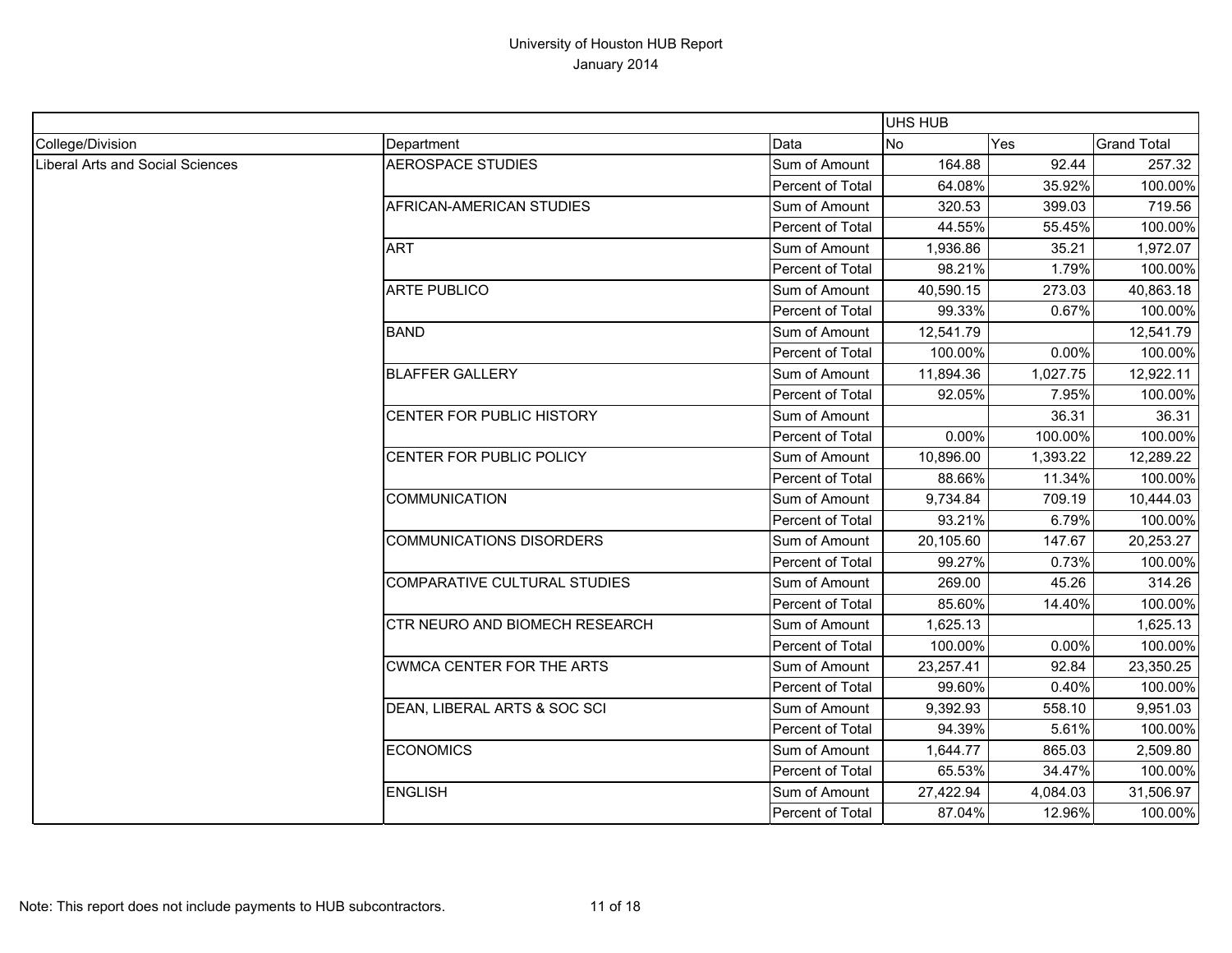|                                                   |                                |                  | UHS HUB    |           |                    |
|---------------------------------------------------|--------------------------------|------------------|------------|-----------|--------------------|
| College/Division                                  | Department                     | Data             | <b>No</b>  | Yes       | <b>Grand Total</b> |
| Liberal Arts and Social Sciences                  | HEALTH AND HUMAN PERFORMANCE   | Sum of Amount    | 37,088.09  | 5,548.28  | 42,636.37          |
|                                                   |                                | Percent of Total | 86.99%     | 13.01%    | 100.00%            |
|                                                   | <b>HISPANIC STUDIES</b>        | Sum of Amount    | 2,496.40   | 1,679.46  | 4,175.86           |
|                                                   |                                | Percent of Total | 59.78%     | 40.22%    | 100.00%            |
|                                                   | <b>HISTORY</b>                 | Sum of Amount    | 432.60     | 134.76    | 567.36             |
|                                                   |                                | Percent of Total | 76.25%     | 23.75%    | 100.00%            |
|                                                   | MEXICAN-AMERICAN STUDIES       | Sum of Amount    | 1,136.66   | 244.44    | 1,381.10           |
|                                                   |                                | Percent of Total | 82.30%     | 17.70%    | 100.00%            |
|                                                   | <b>MILITARY SCIENCE</b>        | Sum of Amount    | 371.12     | 109.99    | 481.11             |
|                                                   |                                | Percent of Total | 77.14%     | 22.86%    | 100.00%            |
|                                                   | MODERN AND CLASSICAL LANGUAGES | Sum of Amount    | 179.07     | 195.09    | 374.16             |
|                                                   |                                | Percent of Total | 47.86%     | 52.14%    | 100.00%            |
|                                                   | <b>MUSIC</b>                   | Sum of Amount    | 14,095.49  | 1,030.58  | 15,126.07          |
|                                                   |                                | Percent of Total | 93.19%     | 6.81%     | 100.00%            |
|                                                   | <b>PHILOSOPHY</b>              | Sum of Amount    | 200.00     |           | 200.00             |
|                                                   |                                | Percent of Total | 100.00%    | 0.00%     | 100.00%            |
|                                                   | POLITICAL SCIENCE              | Sum of Amount    | 566.23     | 584.66    | 1,150.89           |
|                                                   |                                | Percent of Total | 49.20%     | 50.80%    | 100.00%            |
|                                                   | <b>PSYCHOLOGY</b>              | Sum of Amount    | 39,999.34  | 2,070.43  | 42,069.77          |
|                                                   |                                | Percent of Total | 95.08%     | 4.92%     | 100.00%            |
|                                                   | <b>SOCIOLOGY</b>               | Sum of Amount    |            | 790.18    | 790.18             |
|                                                   |                                | Percent of Total | 0.00%      | 100.00%   | 100.00%            |
|                                                   | <b>THEATER</b>                 | Sum of Amount    | 11,796.51  |           | 11,796.51          |
|                                                   |                                | Percent of Total | 100.00%    | 0.00%     | 100.00%            |
|                                                   | WOMEN'S STUDIES PROGRAM        | Sum of Amount    | 291.62     | 50.71     | 342.33             |
|                                                   |                                | Percent of Total | 85.19%     | 14.81%    | 100.00%            |
| Liberal Arts and Social Sciences Sum of Amount    |                                |                  | 280,450.32 | 22,197.69 | 302,648.01         |
| Liberal Arts and Social Sciences Percent of Total |                                | 92.67%           | 7.33%      | 100.00%   |                    |
| Library                                           | <b>UNIVERSITY LIBRARIES</b>    | Sum of Amount    | 170,103.26 | 70,454.20 | 240,557.46         |
|                                                   |                                | Percent of Total | 70.71%     | 29.29%    | 100.00%            |
| Library Sum of Amount                             |                                |                  | 170,103.26 | 70,454.20 | 240,557.46         |
| Library Percent of Total                          |                                |                  | 70.71%     | 29.29%    | 100.00%            |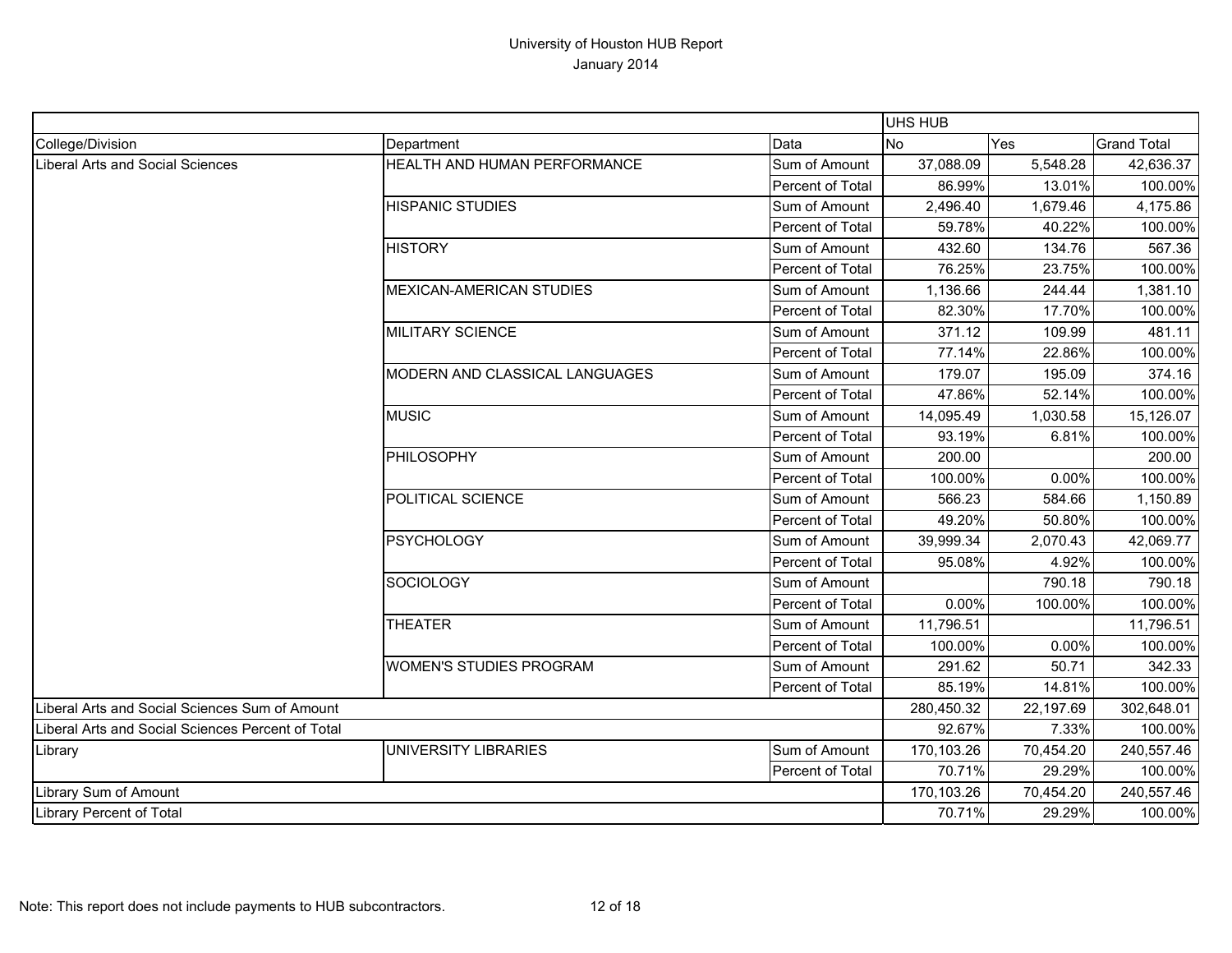|                                                  |                                            |                  | <b>UHS HUB</b> |            |                    |
|--------------------------------------------------|--------------------------------------------|------------------|----------------|------------|--------------------|
| College/Division                                 | Department                                 | Data             | <b>No</b>      | Yes        | <b>Grand Total</b> |
| Natural Science and Mathematics                  | <b>BIOLOGY &amp; BIOCHEMISTRY</b>          | Sum of Amount    | 67,016.68      | 6,611.07   | 73,627.75          |
|                                                  |                                            | Percent of Total | 91.02%         | 8.98%      | 100.00%            |
|                                                  | <b>CHEMISTRY</b>                           | Sum of Amount    | 279,023.04     | 946.32     | 279,969.36         |
|                                                  |                                            | Percent of Total | 99.66%         | 0.34%      | 100.00%            |
|                                                  | <b>COMPUTER SCIENCE</b>                    | Sum of Amount    | 9,991.86       | 25,126.96  | 35,118.82          |
|                                                  |                                            | Percent of Total | 28.45%         | 71.55%     | 100.00%            |
|                                                  | CTR FOR NUCLEAR RECEPTORS & CELL SIGNALING | Sum of Amount    | 38,645.54      | 874.95     | 39,520.49          |
|                                                  |                                            | Percent of Total | 97.79%         | 2.21%      | 100.00%            |
|                                                  | DEAN, NATURAL SCIENCE & MATHE              | Sum of Amount    | 38,162.07      | 10,205.32  | 48,367.39          |
|                                                  |                                            | Percent of Total | 78.90%         | 21.10%     | 100.00%            |
|                                                  | EARTH AND ATMOSPHERIC SCIENCES             | Sum of Amount    | 198,982.13     | 2,103.60   | 201,085.73         |
|                                                  |                                            | Percent of Total | 98.95%         | 1.05%      | 100.00%            |
|                                                  | INST FOR CLIMATE/ATMOSPHERIC SCIENCE (CAS) | Sum of Amount    | 3,265.17       |            | 3,265.17           |
|                                                  |                                            | Percent of Total | 100.00%        | 0.00%      | 100.00%            |
|                                                  | INSTITUTE FOR MOLECULAR DESIGN             | Sum of Amount    | 13,000.00      |            | 13,000.00          |
|                                                  |                                            | Percent of Total | 100.00%        | 0.00%      | 100.00%            |
|                                                  | <b>INSTITUTE FOR NANOENERGY</b>            | Sum of Amount    | 16.26          |            | 16.26              |
|                                                  |                                            | Percent of Total | 100.00%        | 0.00%      | 100.00%            |
|                                                  | <b>MATHEMATICS</b>                         | Sum of Amount    | 17,244.79      | 842.64     | 18,087.43          |
|                                                  |                                            | Percent of Total | 95.34%         | 4.66%      | 100.00%            |
|                                                  | PHYSICS                                    | Sum of Amount    | 53,222.53      | 1,268.67   | 54,491.20          |
|                                                  |                                            | Percent of Total | 97.67%         | 2.33%      | 100.00%            |
| Natural Science and Mathematics Sum of Amount    |                                            |                  | 718,570.07     | 47,979.53  | 766,549.60         |
| Natural Science and Mathematics Percent of Total |                                            |                  | 93.74%         | 6.26%      | 100.00%            |
| Optometry                                        | <b>DEAN, OPTOMETRY</b>                     | Sum of Amount    | 8,906.46       | 5,375.54   | 14,282.00          |
|                                                  |                                            | Percent of Total | 62.36%         | 37.64%     | 100.00%            |
|                                                  | OPT VISION SCIENCES                        | Sum of Amount    | 88,664.69      | 744.99     | 89,409.68          |
|                                                  |                                            | Percent of Total | 99.17%         | 0.83%      | 100.00%            |
|                                                  | OPTOMETRY CLINIC                           | Sum of Amount    | 382,651.24     | 178,760.68 | 561,411.92         |
|                                                  |                                            | Percent of Total | 68.16%         | 31.84%     | 100.00%            |
| Optometry Sum of Amount                          |                                            |                  | 480,222.39     | 184,881.21 | 665,103.60         |
| Optometry Percent of Total                       |                                            |                  | 72.20%         | 27.80%     | 100.00%            |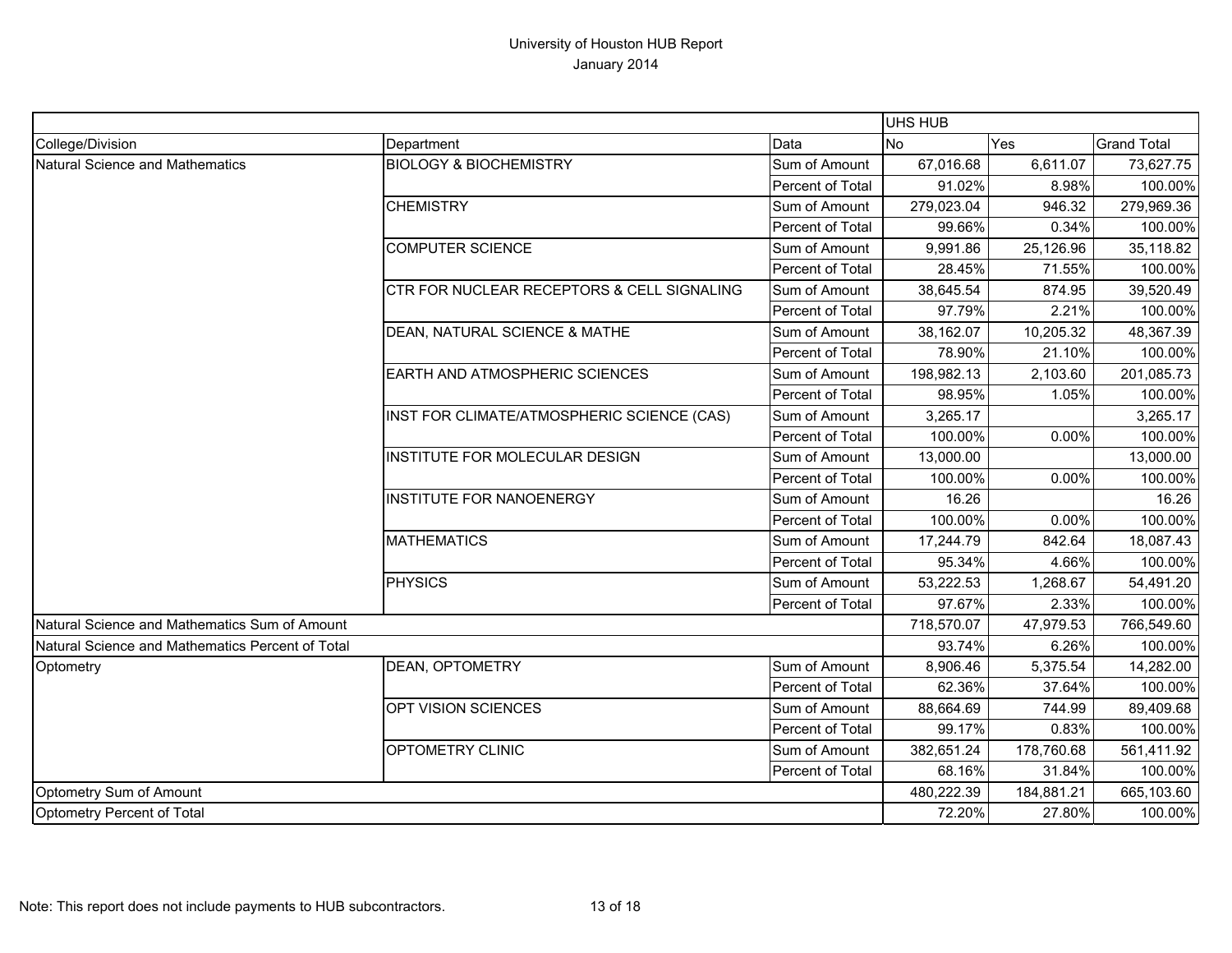|                           |                                           |                  | UHS HUB    |           |                    |
|---------------------------|-------------------------------------------|------------------|------------|-----------|--------------------|
| College/Division          | Department                                | Data             | <b>No</b>  | Yes       | <b>Grand Total</b> |
| Pharmacy                  | <b>CLINICAL PHARMACY &amp; ADMINISTRA</b> | Sum of Amount    | 10,643.67  | 1,242.89  | 11,886.56          |
|                           |                                           | Percent of Total | 89.54%     | 10.46%    | 100.00%            |
|                           | <b>DEAN, PHARMACY</b>                     | Sum of Amount    | 34,998.47  | 2,009.84  | 37,008.31          |
|                           |                                           | Percent of Total | 94.57%     | 5.43%     | 100.00%            |
|                           | <b>EXPERIENTIAL PROGRAMS</b>              | Sum of Amount    | 26,209.04  | 438.50    | 26,647.54          |
|                           |                                           | Percent of Total | 98.35%     | 1.65%     | 100.00%            |
|                           | INSTITUTE OF COMMUNITY HEALTH             | Sum of Amount    |            | 1,478.65  | 1,478.65           |
|                           |                                           | Percent of Total | 0.00%      | 100.00%   | 100.00%            |
|                           | PHARMACOLOGICAL & PHARMACEUTIC            | Sum of Amount    | 36,572.36  | 205.43    | 36,777.79          |
|                           |                                           | Percent of Total | 99.44%     | 0.56%     | 100.00%            |
|                           | <b>STUDENT SERVICES PHARMACY</b>          | Sum of Amount    | 1,583.80   | 4,890.50  | 6,474.30           |
|                           |                                           | Percent of Total | 24.46%     | 75.54%    | 100.00%            |
| Pharmacy Sum of Amount    |                                           |                  | 110,007.34 | 10,265.81 | 120,273.15         |
| Pharmacy Percent of Total |                                           |                  | 91.46%     | 8.54%     | 100.00%            |
| Research                  | <b>ANIMAL CARE OPERATIONS</b>             | Sum of Amount    | 36,123.60  |           | 36,123.60          |
|                           |                                           | Percent of Total | 100.00%    | 0.00%     | 100.00%            |
|                           | CENTER FOR ADVANCED COMPUTING & DATA SYS  | Sum of Amount    | 15,308.98  | 1,248.00  | 16,556.98          |
|                           |                                           | Percent of Total | 92.46%     | 7.54%     | 100.00%            |
|                           | CENTER FOR ADVANCED MATERIALS             | Sum of Amount    | 5,366.86   |           | 5,366.86           |
|                           |                                           | Percent of Total | 100.00%    | 0.00%     | 100.00%            |
|                           | <b>GRANTS AND CONTRACTS</b>               | Sum of Amount    | 2,835.64   |           | 2,835.64           |
|                           |                                           | Percent of Total | 100.00%    | 0.00%     | 100.00%            |
|                           | <b>HOUSTON COASTAL CENTER</b>             | Sum of Amount    | 69.45      |           | 69.45              |
|                           |                                           | Percent of Total | 100.00%    | 0.00%     | 100.00%            |
|                           | OFFICE OF TECHNOLOGY MANAGEMENT           | Sum of Amount    | 6.25       | 566.50    | 572.75             |
|                           |                                           | Percent of Total | 1.09%      | 98.91%    | 100.00%            |
|                           | <b>RESEARCH</b>                           | Sum of Amount    | 13,649.44  | 8,809.83  | 22,459.27          |
|                           |                                           | Percent of Total | 60.77%     | 39.23%    | 100.00%            |
|                           | <b>RESEARCH INFORMATION CENTER</b>        | Sum of Amount    | 21,472.43  | 86.36     | 21,558.79          |
|                           |                                           | Percent of Total | 99.60%     | 0.40%     | 100.00%            |
|                           | RESEARCH POLICIES/COMPLIANCE/COMMITTEES   | Sum of Amount    | 50.00      | 128.83    | 178.83             |
|                           |                                           | Percent of Total | 27.96%     | 72.04%    | 100.00%            |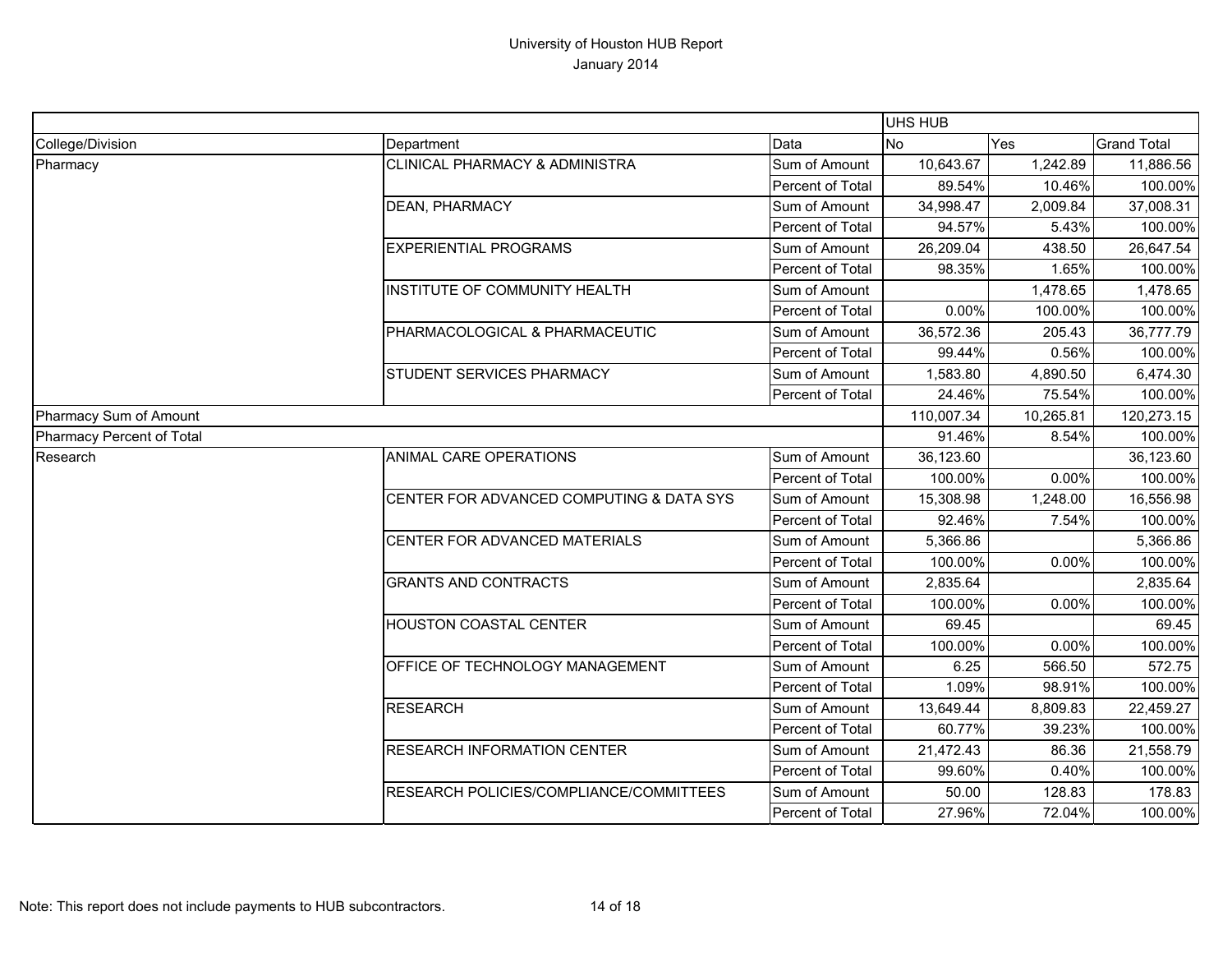|                                  |                                       |                  | UHS HUB    |           |                    |
|----------------------------------|---------------------------------------|------------------|------------|-----------|--------------------|
| College/Division                 | Department                            | Data             | <b>No</b>  | Yes       | <b>Grand Total</b> |
| Research                         | SPACE VACUUM EPITAXY CENTER           | Sum of Amount    | 397.64     |           | 397.64             |
|                                  |                                       | Percent of Total | 100.00%    | 0.00%     | 100.00%            |
|                                  | <b>TIMES</b>                          | Sum of Amount    | 22,520.47  | 2,203.04  | 24,723.51          |
|                                  |                                       | Percent of Total | 91.09%     | 8.91%     | 100.00%            |
|                                  | <b>TX CTR SUPERCONDUCTIVITY AT UH</b> | Sum of Amount    | 46,081.35  | 1,127.27  | 47,208.62          |
|                                  |                                       | Percent of Total | 97.61%     | 2.39%     | 100.00%            |
|                                  | TX OBESITY RESEARCH CENTER            | Sum of Amount    | 416.51     | 532.46    | 948.97             |
|                                  |                                       | Percent of Total | 43.89%     | 56.11%    | 100.00%            |
|                                  | UH SEQUENCING CORE FACILITY           | Sum of Amount    | 4,253.71   |           | 4,253.71           |
|                                  |                                       | Percent of Total | 100.00%    | 0.00%     | 100.00%            |
| Research Sum of Amount           |                                       |                  | 168,552.33 | 14,702.29 | 183,254.62         |
| <b>Research Percent of Total</b> |                                       |                  | 91.98%     | 8.02%     | 100.00%            |
| <b>Student Affairs</b>           | ADMISSIONS                            | Sum of Amount    | 10,722.12  | 55.00     | 10,777.12          |
|                                  |                                       | Percent of Total | 99.49%     | 0.51%     | 100.00%            |
|                                  | <b>CAMPUS RECREATION</b>              | Sum of Amount    | 16,069.06  | 68,592.09 | 84,661.15          |
|                                  |                                       | Percent of Total | 18.98%     | 81.02%    | 100.00%            |
|                                  | CENTER FOR STUDENT INVOLVEMENT        | Sum of Amount    | 9,750.68   | 153.46    | 9,904.14           |
|                                  |                                       | Percent of Total | 98.45%     | 1.55%     | 100.00%            |
|                                  | CENTER FOR STUDENT MEDIA              | Sum of Amount    | 597.32     | 75.40     | 672.72             |
|                                  |                                       | Percent of Total | 88.79%     | 11.21%    | 100.00%            |
|                                  | CENTER FOR STUDENTS W/DISABILITIES    | Sum of Amount    | 13,289.29  | 4,615.76  | 17,905.05          |
|                                  |                                       | Percent of Total | 74.22%     | 25.78%    | 100.00%            |
|                                  | CHILDREN'S LEARNING CENTER            | Sum of Amount    | 4,484.60   | 510.11    | 4,994.71           |
|                                  |                                       | Percent of Total | 89.79%     | 10.21%    | 100.00%            |
|                                  | COUNSELING AND PSYCH SVCS             | Sum of Amount    | 817.26     | 525.62    | 1,342.88           |
|                                  |                                       | Percent of Total | 60.86%     | 39.14%    | 100.00%            |
|                                  | <b>DEAN OF STUDENTS</b>               | Sum of Amount    | 2,620.97   |           | 2,620.97           |
|                                  |                                       | Percent of Total | 100.00%    | 0.00%     | 100.00%            |
|                                  | <b>ENROLLMENT MANAGEMENT SERVICES</b> | Sum of Amount    | 1,433.18   | 530.28    | 1,963.46           |
|                                  |                                       | Percent of Total | 72.99%     | 27.01%    | 100.00%            |
|                                  | <b>ENROLLMENT MGMT PROD SUPPORT</b>   | Sum of Amount    |            | 1,091.04  | 1,091.04           |
|                                  |                                       | Percent of Total | 0.00%      | 100.00%   | 100.00%            |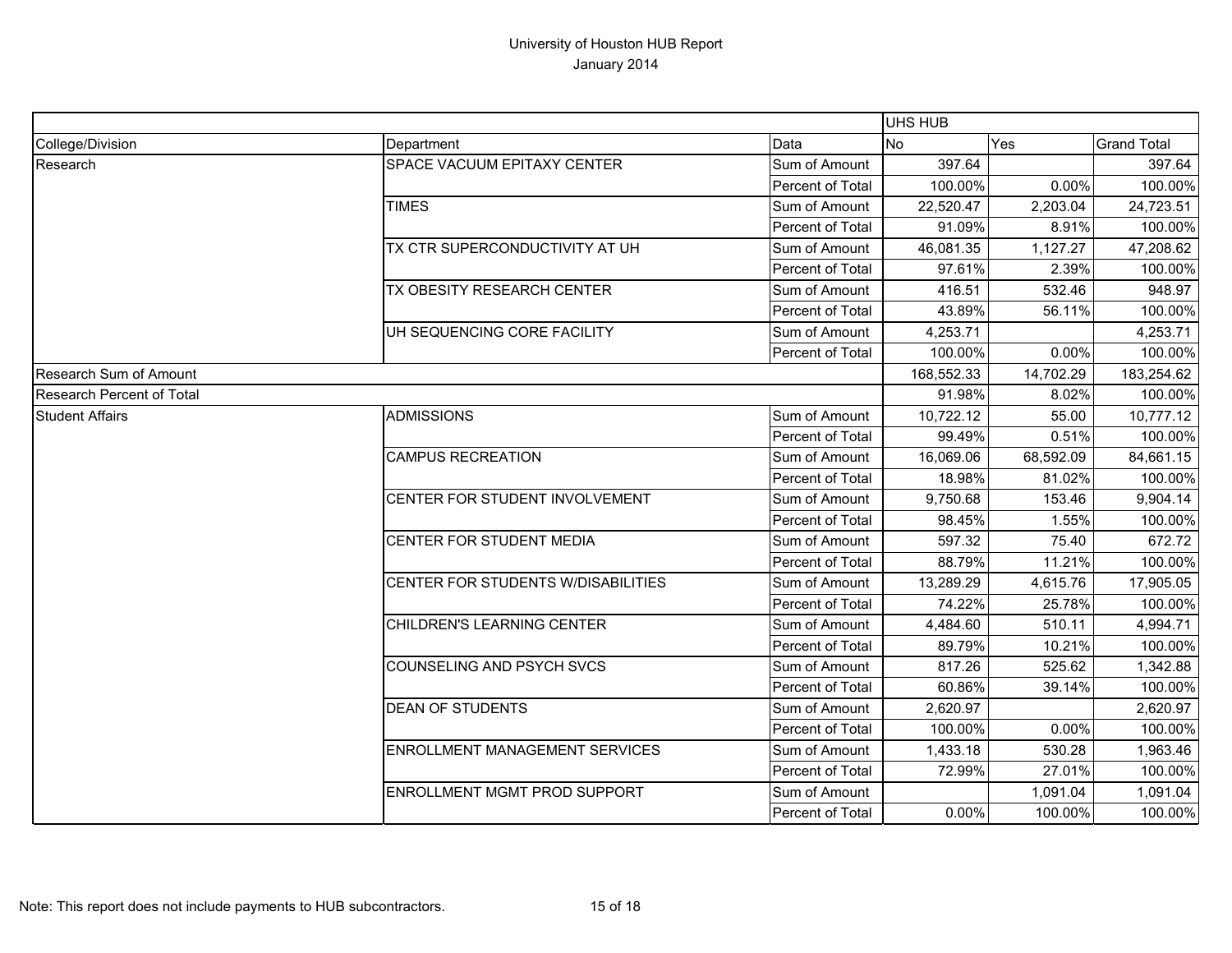|                                         |                                |                  | <b>UHS HUB</b> |            |                    |
|-----------------------------------------|--------------------------------|------------------|----------------|------------|--------------------|
| College/Division                        | Department                     | Data             | <b>No</b>      | Yes        | <b>Grand Total</b> |
| <b>Student Affairs</b>                  | <b>LGBT RESOURCE CENTER</b>    | Sum of Amount    | 85.18          | 36.66      | 121.84             |
|                                         |                                | Percent of Total | 69.91%         | 30.09%     | 100.00%            |
|                                         | REGISTRATION AND ACADEMIC RECO | Sum of Amount    | 1,656.15       | 250.85     | 1,907.00           |
|                                         |                                | Percent of Total | 86.85%         | 13.15%     | 100.00%            |
|                                         | <b>RELIGION CENTER</b>         | Sum of Amount    | 30.61          |            | 30.61              |
|                                         |                                | Percent of Total | 100.00%        | 0.00%      | 100.00%            |
|                                         | SCHOLARSHIPS AND FINANCIAL AID | Sum of Amount    | 12,791.61      |            | 12,791.61          |
|                                         |                                | Percent of Total | 100.00%        | 0.00%      | 100.00%            |
|                                         | STU COMMUNICATION & MARKETING  | Sum of Amount    | 55.00          | 205.65     | 260.65             |
|                                         |                                | Percent of Total | 21.10%         | 78.90%     | 100.00%            |
|                                         | <b>STUDENT AFFAIRS</b>         | Sum of Amount    | 3,224.24       | 53,291.88  | 56,516.12          |
|                                         |                                | Percent of Total | 5.70%          | 94.30%     | 100.00%            |
|                                         | STUDENT HEALTH CENTER          | Sum of Amount    | 17,160.56      | 4,255.43   | 21,415.99          |
|                                         |                                | Percent of Total | 80.13%         | 19.87%     | 100.00%            |
|                                         | STUDENT HOUSING - RESIDENTIAL  | Sum of Amount    | 23,188.41      | 636.99     | 23,825.40          |
|                                         |                                | Percent of Total | 97.33%         | 2.67%      | 100.00%            |
|                                         | UNIVERSITY CAREER SERVICES     | Sum of Amount    | 5,908.56       | 10,362.51  | 16,271.07          |
|                                         |                                | Percent of Total | 36.31%         | 63.69%     | 100.00%            |
|                                         | UNIVERSITY CENTER              | Sum of Amount    | 512,436.71     | 590,493.71 | 1,102,930.42       |
|                                         |                                | Percent of Total | 46.46%         | 53.54%     | 100.00%            |
|                                         | URBAN EXPERIENCE VPSA          | Sum of Amount    |                | (438.30)   | (438.30)           |
|                                         |                                | Percent of Total | 0.00%          | 100.00%    | 100.00%            |
|                                         | <b>VETERAN SERVICES</b>        | Sum of Amount    |                | 92.62      | 92.62              |
|                                         |                                | Percent of Total | 0.00%          | 100.00%    | 100.00%            |
|                                         | <b>WELLNESS CENTER</b>         | Sum of Amount    | 44.85          |            | 44.85              |
|                                         |                                | Percent of Total | 100.00%        | 0.00%      | 100.00%            |
|                                         | <b>WOMEN'S RESOURCE CENTER</b> | Sum of Amount    | 2,068.70       | 100.69     | 2,169.39           |
|                                         |                                | Percent of Total | 95.36%         | 4.64%      | 100.00%            |
| <b>Student Affairs Sum of Amount</b>    |                                |                  | 638,435.06     | 735,437.45 | 1,373,872.51       |
| <b>Student Affairs Percent of Total</b> |                                |                  | 46.47%         | 53.53%     | 100.00%            |
| Technology                              | CENTER FOR FUTURE OF HEALTH    | Sum of Amount    | (477.00)       |            | (477.00)           |
|                                         |                                | Percent of Total | 100.00%        | 0.00%      | 100.00%            |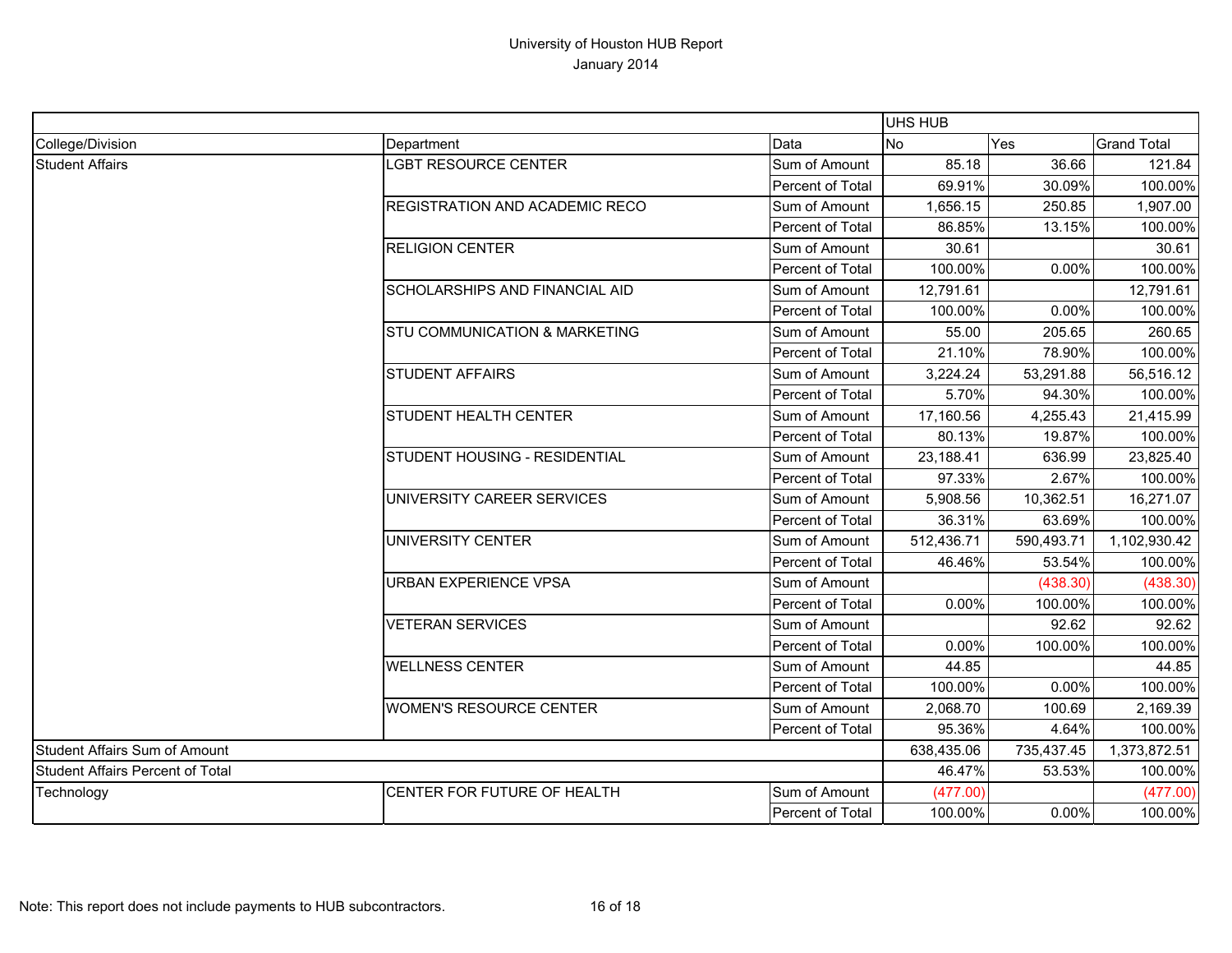|                                    |                                         |                  | <b>UHS HUB</b> |           |                    |
|------------------------------------|-----------------------------------------|------------------|----------------|-----------|--------------------|
| College/Division                   | Department                              | Data             | <b>No</b>      | Yes       | <b>Grand Total</b> |
| Technology                         | CENTER FOR TECHNOLOGY LITERACY          | Sum of Amount    | 20,863.25      | 96.99     | 20,960.24          |
|                                    |                                         | Percent of Total | 99.54%         | 0.46%     | 100.00%            |
|                                    | <b>DEAN, TECHNOLOGY</b>                 | Sum of Amount    | 38,621.34      | 8,899.49  | 47,520.83          |
|                                    |                                         | Percent of Total | 81.27%         | 18.73%    | 100.00%            |
|                                    | <b>ENGINEERING TECHNOLOGY</b>           | Sum of Amount    | 17,131.90      | 40,041.85 | 57, 173. 75        |
|                                    |                                         | Percent of Total | 29.96%         | 70.04%    | 100.00%            |
|                                    | HUMAN DEVELOP AND CONSUMER SCI          | Sum of Amount    | 1,094.85       |           | 1,094.85           |
|                                    |                                         | Percent of Total | 100.00%        | 0.00%     | 100.00%            |
|                                    | <b>INFORMATION &amp; LOGISTICS TECH</b> | Sum of Amount    | 3,554.94       | 1,525.29  | 5,080.23           |
|                                    |                                         | Percent of Total | 69.98%         | 30.02%    | 100.00%            |
|                                    | TX MANUFACTURING ASSISTANCE CTR (TMAC)  | Sum of Amount    | 229.98         |           | 229.98             |
|                                    |                                         | Percent of Total | 100.00%        | 0.00%     | 100.00%            |
| Technology Sum of Amount           |                                         |                  | 81,019.26      | 50,563.62 | 131,582.88         |
| <b>Technology Percent of Total</b> |                                         |                  | 61.57%         | 38.43%    | 100.00%            |
| <b>University Advancement</b>      | <b>ADVANCEMENT EVENTS</b>               | Sum of Amount    | 2,013.12       |           | 2,013.12           |
|                                    |                                         | Percent of Total | 100.00%        | 0.00%     | 100.00%            |
|                                    | <b>ANNUAL GIVING</b>                    | Sum of Amount    | 63,477.05      | 4,643.85  | 68,120.90          |
|                                    |                                         | Percent of Total | 93.18%         | 6.82%     | 100.00%            |
|                                    | <b>DEVELOPMENT</b>                      | Sum of Amount    | 1,035.82       | 4,102.46  | 5,138.28           |
|                                    |                                         | Percent of Total | 20.16%         | 79.84%    | 100.00%            |
|                                    | DONOR & ALUMNI RECORDS                  | Sum of Amount    | 2,196.42       |           | 2,196.42           |
|                                    |                                         | Percent of Total | 100.00%        | 0.00%     | 100.00%            |
|                                    | MARKETING-ADVANCEMENT                   | Sum of Amount    | 101,351.90     | 5,023.69  | 106,375.59         |
|                                    |                                         | Percent of Total | 95.28%         | 4.72%     | 100.00%            |
|                                    | PLANNED GIVING                          | Sum of Amount    | 4,828.59       | 692.27    | 5,520.86           |
|                                    |                                         | Percent of Total | 87.46%         | 12.54%    | 100.00%            |
|                                    | PROSPECT MANAGEMENT & RESEARCH          | Sum of Amount    | 5,261.04       |           | 5,261.04           |
|                                    |                                         | Percent of Total | 100.00%        | 0.00%     | 100.00%            |
|                                    | UNIVERSITY ADVANCEMENT                  | Sum of Amount    | 23,550.43      | 16,281.72 | 39,832.15          |
|                                    |                                         | Percent of Total | 59.12%         | 40.88%    | 100.00%            |
|                                    | UNIVERSITY ADVANCEMENT SUPPORT          | Sum of Amount    | 4,171.24       |           | 4,171.24           |
|                                    |                                         | Percent of Total | 100.00%        | 0.00%     | 100.00%            |